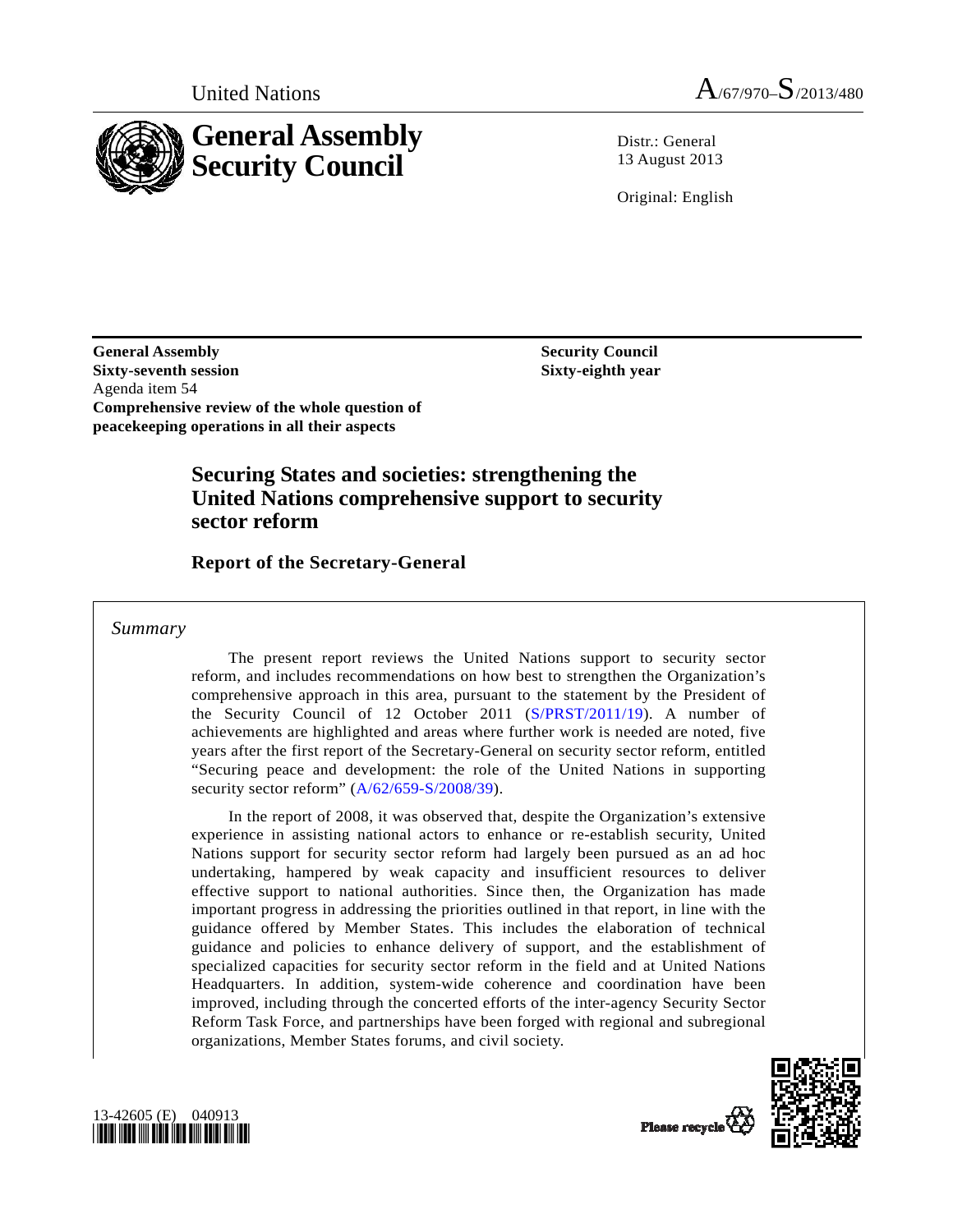While much has been achieved, more needs to be done. Experience has shown that the viability of security sector reform efforts depends on the political environment in which reform is carried out. Support to security sector reform therefore needs to be better linked to broader political reforms that create the foundations for transformative processes such as national dialogues, reconciliation efforts or transitional justice initiatives. In the absence of these foundations, security sector reform is neither sustainable nor transformative.

 The question of political space, leadership and commitment is both a precondition for and manifestation of national ownership. A key challenge for operationalizing national ownership is ensuring that security sector reform processes reflect the host Government's primary role, including with regard to the allocation of national resources to the reform process, while promoting inclusiveness. From the perspective of the United Nations, it may mean taking additional steps to ensure that Security Council mandates more visibly incorporate the perspectives of the countries under consideration.

 Successful security sector reform transcends activities targeting individual components of the sector such as the police, army, border control, coast guard and civil emergencies services, among others, which seek to enhance the effectiveness and professionalism of security providers. Critically, the Organization and Member States have come to appreciate the importance of sector-wide initiatives that address the strategic, governance and architectural framework of the sector. In order to create basic trust between citizens and State security institutions, there must be improvements in the provision, quality and governance of security services. This requires a clear focus on the ultimate objective of increasing people's security, which, in turn, necessitates an inclusive dialogue and the participation of communities and civil society. Accordingly, United Nations support to national security sector reform efforts should continue to contribute to improved security through initiatives that support longer-term reform, conflict prevention and transformation while at the same time assisting in facilitating immediate security service delivery.

 To meet these multiple requirements and to effectively respond to the increasing number and complexity of Security Council mandates and Member State requests for security sector reform support, the Organization's capacity to further deliver assistance and to monitor and evaluate impact must be enhanced. Activities and expertise must be better linked to a broader set of practice areas, such as disarmament, demobilization and reintegration, control of small arms and light weapons, reduction of armed violence, public financial management in the security sector, anti-corruption measures, gendered security analysis, and increased respect for and protection of human rights for individuals and groups at risk. Partnerships must be deepened and expanded given the increase in the number and type of actors providing support to security sector reform, including many Member States that previously benefited from such support.

 Building on these lessons, the report contains a number of recommendations on how the United Nations, Member States and partners can further support security sector reform through encouraging inclusive and sustainable national ownership; promoting security service delivery; building capacities for reform that better link component-specific and sector-wide initiatives; expanding and deepening partnerships; encouraging dialogue and knowledge-sharing; and further enhancing inter-agency coherence and coordination.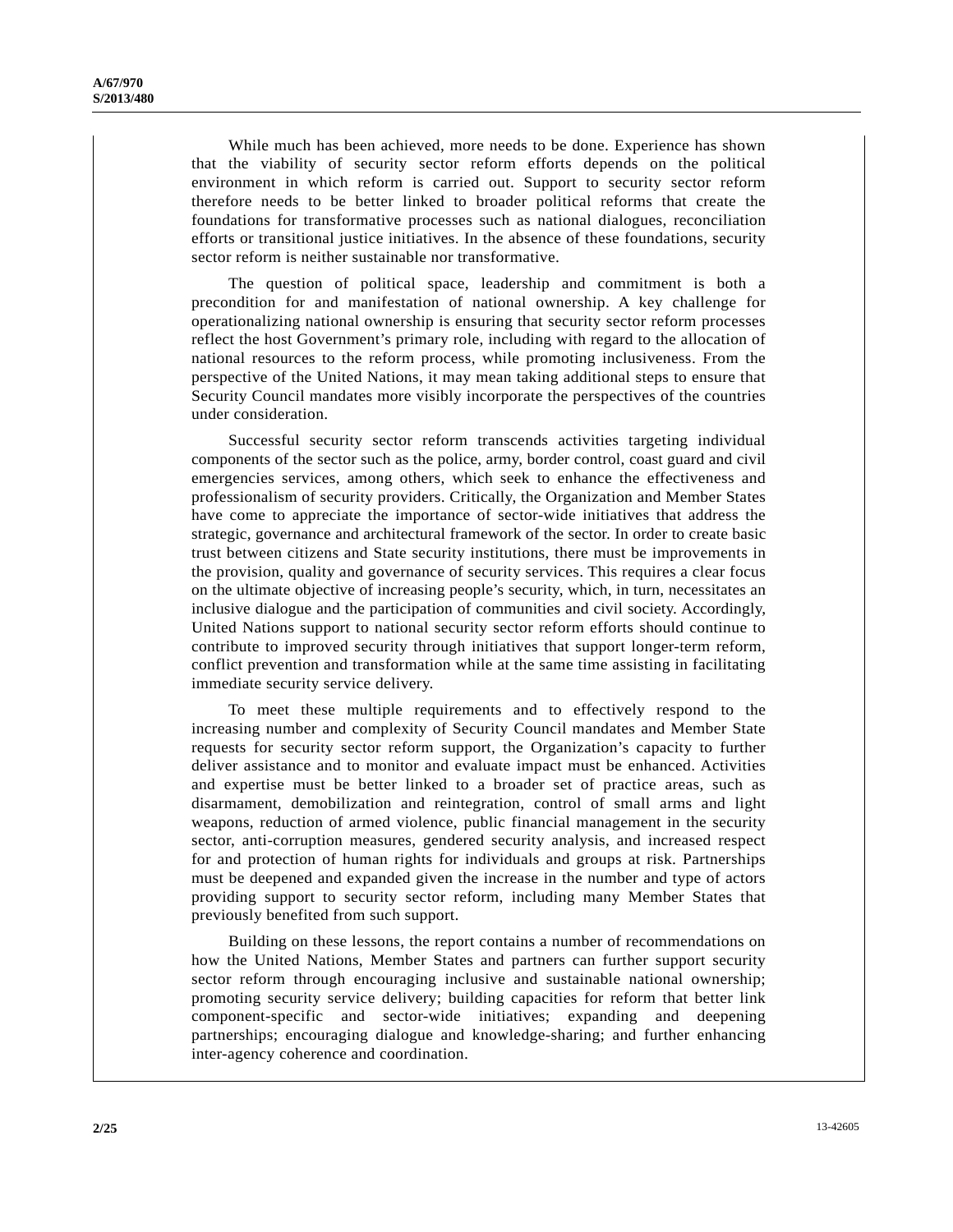## **I. Introduction**

[1](#page-2-0). The present report on security sector reform<sup>1</sup> is submitted pursuant to the statement made by the President of the Security Council at its 6630th meeting, on 12 October 2011, in which the Council requested the Secretary-General to submit an assessment of the United Nations support for security sector reform, including those efforts in Africa, and make recommendations on how best to strengthen the United Nations comprehensive approach to security sector reform, taking into account the linkages between United Nations assistance and conflict prevention and peacebuilding, and also taking into consideration the views of relevant United Nations organs and actors ([S/PRST/2011/19](http://undocs.org/S/PRST/2011/19)).

2. In 2007, the Security Council acknowledged the need for a comprehensive report on the United Nations approaches to security sector reform (see [S/PRST/2007/3](http://undocs.org/S/PRST/2007/3)). Accordingly, the report of January 2008, entitled "Securing peace and development: the role of the United Nations in supporting security sector reform", underlined the importance of security sector reform for security, development and human rights as preconditions for sustainable peace, and highlighted the primary responsibility of States in the provision of security. It defined security sector reform as a "process of assessment, review and implementation as well as monitoring and evaluation led by national authorities that has as its goal the enhancement of effective and accountable security for the State and its peoples without discrimination and with full respect for human rights and the rule of law" ( $A/62/659-S/2008/39$ , para. 17).

3. In that report, I observed that, while the United Nations had been engaged in security sector reform for decades, its support had remained largely an ad hoc undertaking and found that a holistic and coherent United Nations approach to security sector reform is vital. I concluded that the Organization lacked common principles and standards, a system-wide approach, requisite resources and, in some cases, capacities to deliver effective support to national authorities. A number of recommendations were put forward to address those gaps.

4. Since 2008, the United Nations has made important progress in implementing those recommendations in line with the guidance offered by Member States. Security sector reform capacities in the field and at United Nations Headquarters have been established in order to better respond to requests from Member States and mandates of the Security Council. There have also been improvements in strengthening inter-agency coherence and coordination in the area of security sector reform, including through the inter-agency Security Sector Reform Task Force.[2](#page-2-1) 

<span id="page-2-0"></span><sup>1</sup> Security sector reform is sometimes expressed as security sector governance, security sector transformation, security sector development or security sector management, as well as security and justice reform, depending on the context.

<span id="page-2-1"></span><sup>2</sup> The inter-agency Security Sector Reform Task Force is co-chaired by the Department of Peacekeeping Operations and the United Nations Development Programme (UNDP). Other members include the Department of Political Affairs; the Office of the United Nations High Commissioner for Human Rights (OHCHR); the Office of the Special Adviser on Africa; the Office of the Special Representative of the Secretary-General on Sexual Violence in Conflict; the Peacebuilding Support Office; the United Nations Children's Fund; the United Nations Entity for Gender Equality and the Empowerment of Women (UN-Women); the United Nations Institute for Training and Research; the Office for Disarmament Affairs; the United Nations Office on Drugs and Crime (UNODC); the United Nations Office for Project Services; and the United Nations Population Fund. For more information on the Task Force, see http://unssr.unlb.org/.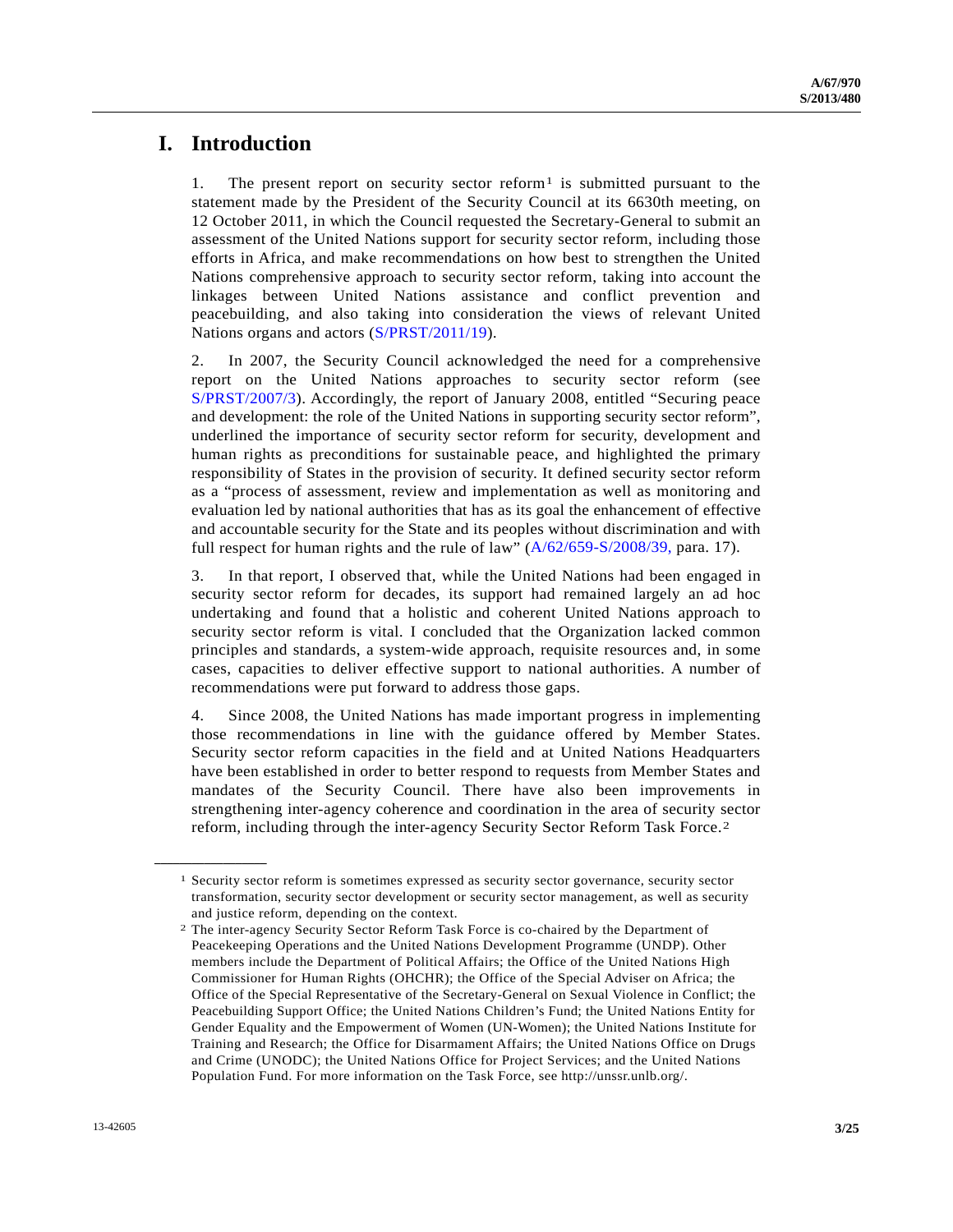5. Security sector reform guidance and policies have been developed, thus improving coordination and coherence. In addition, a United Nations roster of security sector reform experts has been created to provide timely and flexible expertise to meet demands, and regular forums have been established for practitioners of security sector reform to exchange experiences and lessons learned. Security sector reform sensitization and training products have been delivered to United Nations practitioners, Member States and other partners. Various clusters of Member States have facilitated policy dialogues, and partnerships have been built with regional organizations and civil society networks. As acknowledged by Member States, the net result is a marked improvement in the coherence of the United Nations approach to security sector reform, and in the quality of support to national efforts.[3](#page-3-0)

6. While significant steps have been taken towards the implementation of the recommendations contained in the previous report, the global security and development landscape is continuously changing and the Organization has learned lessons that have implications for its support to security sector reform processes.[4](#page-3-1) This report presents an assessment of the Organization's impact in this area five years after the first report, and makes recommendations on how to further strengthen its comprehensive approach to security sector reform to meet future challenges.

7. Section II provides an overview of the emerging global trends within which the United Nations currently operates and their implications for the Organization's security sector reform agenda. Section III takes stock of United Nations support for and engagement with security sector reform since the first report. Section IV identifies remaining challenges, while section V focuses on the lessons learned in the past five years and puts forward a number of recommendations for the United Nations, Member States and other partners. Section VI provides conclusions.

## **II. Global developments and trends in support to security sector reform**

8. The objective of security sector reform is to help ensure that people are safer through the enhanced effectiveness and accountability of security institutions operating under civilian control within a framework of the rule of law and human rights. Provision of security is a core function of the State. In many contexts, security institutions, such as the military and the police, are the most visible representatives of the State for the general public. Thus effective, accountable and professional security institutions can have a defining and positive impact on people's confidence in the State. In some contexts, however, security institutions are incapable of protecting populations against threats. In others, security providers not only fail to protect individuals and communities, they may marginalize, exclude or even prey on the very populations they are entrusted to protect.

<span id="page-3-0"></span><sup>3</sup> See S/PRST/2011/19 and the outcome documents of the events held by the United Nations Group of Friends of Security Sector Reform on 10 and 11 December 2012 (available from http://unssr.unlb.org/).

<span id="page-3-1"></span><sup>4</sup> See the report of the Secretary-General on the quadrennial comprehensive policy review of operational activities for development of the United Nations system (A/67/93-E/2012/79).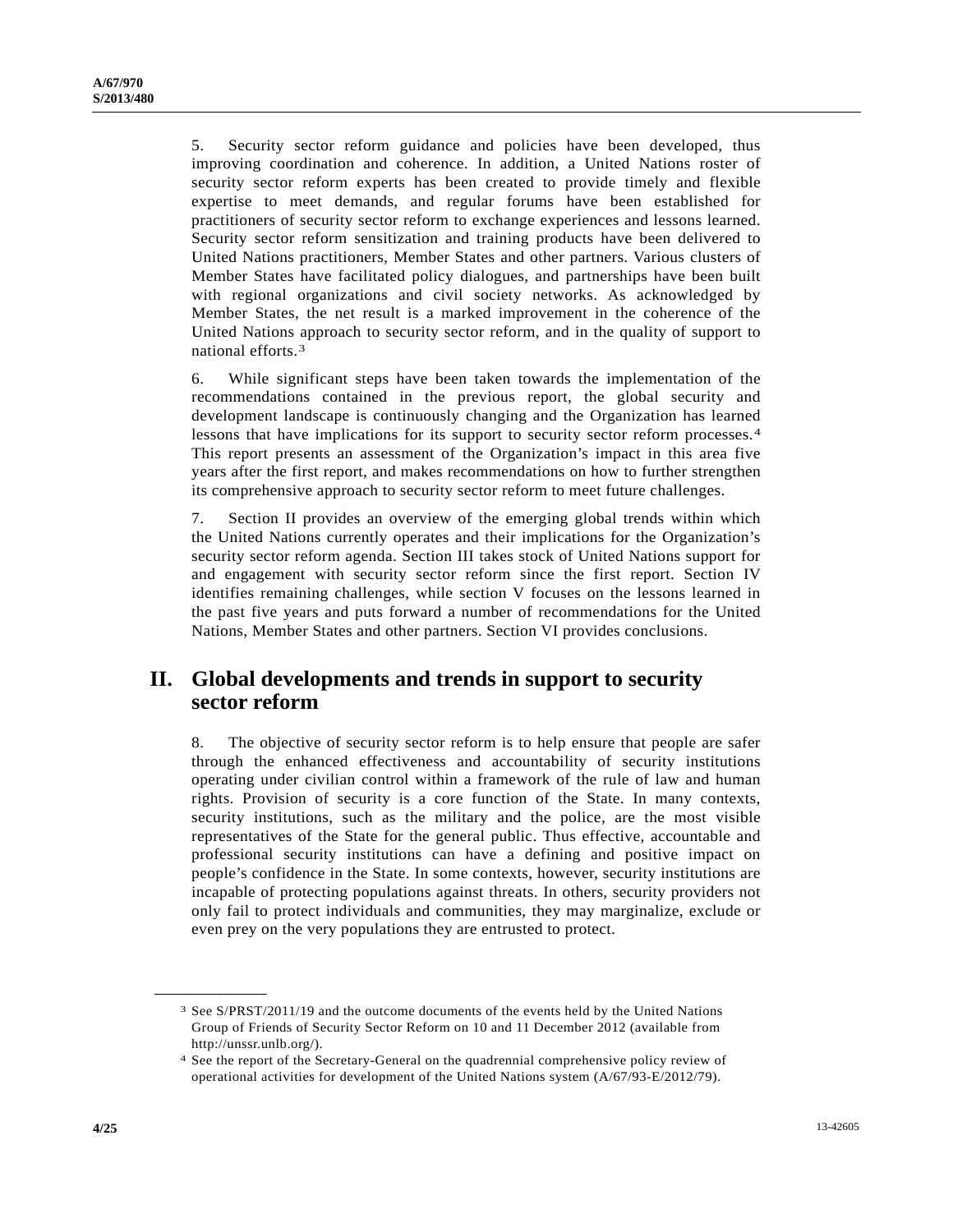9. Such security patterns, combined with the emergence of new security dynamics across the globe, have challenged the validity of conventional approaches to security and reinforced the relevance of security sector reform. Recent events in Egypt, Libya, Mali and Tunisia, and diverse contexts such as Afghanistan, Iraq and Somalia, re-emphasize the relevance of security sector reform as a necessary tool for political transition and governance, which extends beyond the conventional focus on security sector reform in post-conflict situations. These and other contexts demonstrate that the security of the State and the state of security (of individuals and communities) are mutually interdependent; in other words, we have learned that when populations are not secure, neither is the State. This poses an important challenge to the typical State-centric, post-conflict approach to security sector reform and calls for approaches that combine the central role of the State with its ultimate dependence on, and linkages to, the security and safety of individuals and communities. Current approaches to security sector reform have been confronted with a proliferation of transnational threats, including trafficking in humans, drugs and arms; terrorism; insurgency; climate change and environmental degradation; organized crime and armed violence; and cybercrime. This has led to the realization that no single State can, on its own, meet these transborder challenges, and points to the need for increased cooperation across borders.

10. The security sector reform landscape has experienced significant developments and changes also in the number and nature of actors supporting reform processes. Non-traditional actors and a diverse range of countries are featuring more prominently in the provision of resources and expertise. There has been an increase in exchanges of knowledge and experience on security sector assistance between Member States, many of which have been beneficiaries of support in the area of security sector reform (see [S/PRST/2011/19](http://undocs.org/S/PRST/2011/19)). Furthermore, regional and subregional actors such as the African Union (AU) and the Economic Community of West African States (ECOWAS) have become increasingly indispensable in the conceptualization, implementation, monitoring, evaluation and provision of external support to security sector reform processes, including through the articulation of policy frameworks.

11. The prevalence of traditional, informal security governance practices, particularly in Africa, demonstrates their continuing relevance in people's lives and the ambivalent relationship they continue to have with modern statutory institutions. In many contexts, non-State actors play an important role in delivering security and justice services. In other contexts, however, those actors can undermine security, contribute to human rights violations, and challenge the role and responsibility of the State. In all contexts, the United Nations is confronted by the need to ensure that it supports frameworks and interventions in the area of security sector reform that are inclusive and accountable, comply with human rights standards, and aim to enhance the social contract between the State and society and, ultimately, between the people and the security institutions empowered to protect them. The United Nations recognizes the relevance of those actors but does not, as yet, see how best to engage them. There is a need to better understand and address their role in the provision of security and in security sector reform more broadly. The emerging trend towards the outsourcing to private companies of support to security sector reform introduces a new set of dynamics and challenges, including an increased need to ensure national ownership and democratic control and oversight.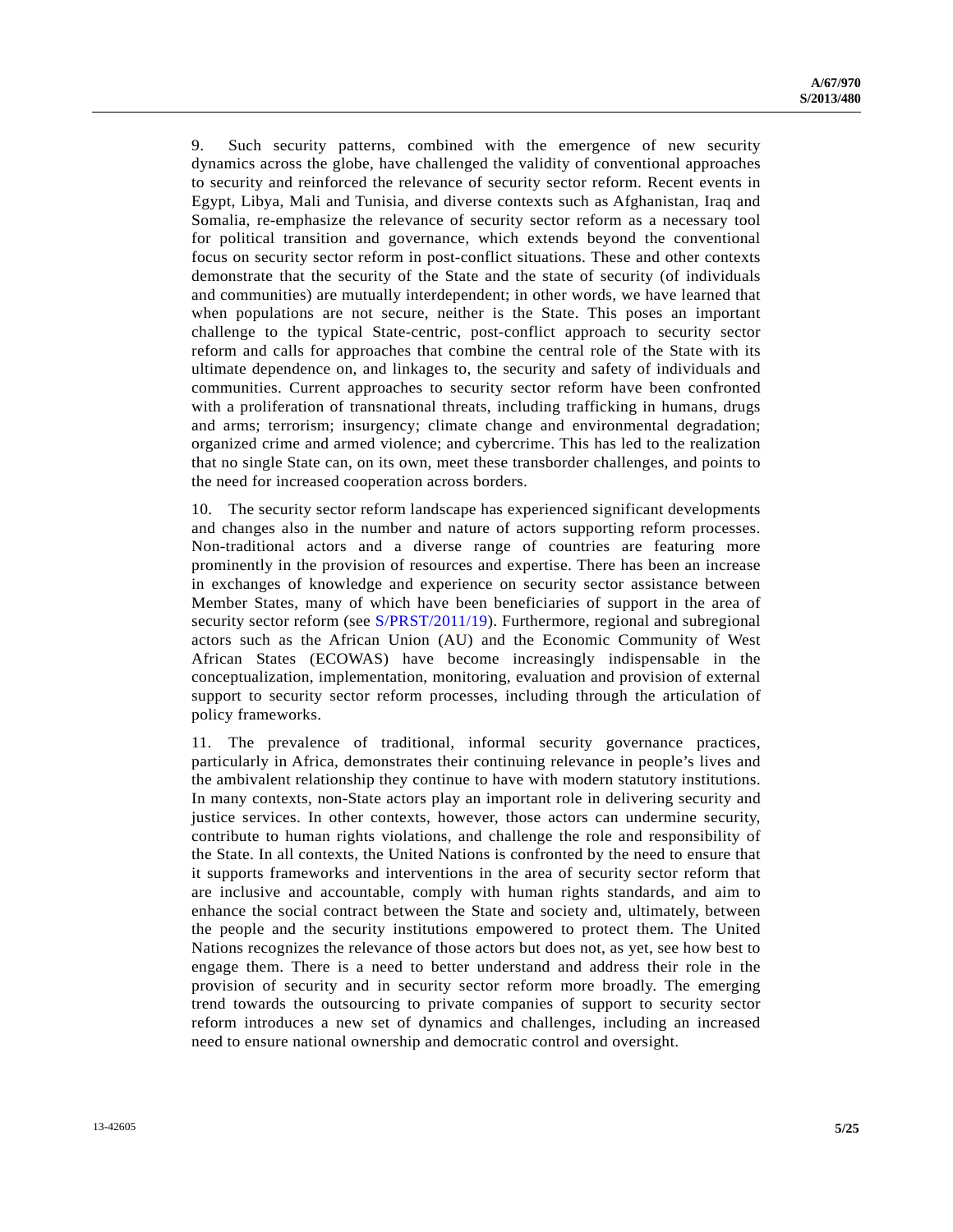12. Changing patterns of violence also call for innovative responses. Conventional wars between and within countries have steadily decreased but many countries now experience serious and often repeating cycles of criminal and political violence. Indeed, most of the violence occurs in countries that are not experiencing active armed conflict. In 2011 the World Bank, in its *World Development Report*, found that no low-income fragile or conflict-affected State had so far achieved a single Millennium Development Goal and noted that countries that managed to reduce violence experienced faster development gains. It concluded that in fragile settings priority should be given to restoring confidence and to transforming State institutions so that they deliver justice, security and employment.<sup>[5](#page-5-0)</sup>

13. One of the core objectives of peacebuilding is to address patterns of violence and insecurity by building resilient and legitimate institutions.[6](#page-5-1) This requires addressing those deficits in the security sector that may have led to or exacerbated instability in the first place. Security sector reform is therefore often a key component of a country's peacebuilding agenda. An effective, accountable and legitimate security sector, respectful of the rule of law and international human rights norms and standards, can respond appropriately to sources of conflict and instability and prevent their escalation. In societies devastated by conflict or emerging from repressive rule, security sector reform has become a key component of comprehensive transitional justice programmes. At the same time, ensuring effective governance and oversight of the security sector to mitigate its politicization or instrumentalization can be vital to conflict prevention.

14. The New Deal for Engagement in Fragile States[7](#page-5-2) stressed the importance of addressing the underlying causes of conflict and outlined a framework known as the Peacebuilding and Statebuilding Goals to streamline support. Those goals target security, justice, legitimate politics, economic foundations, and revenue and services. While in the Millennium Declaration of 2000 States recognized the importance of peacebuilding and citizen security, those concerns were not adequately reflected in the Millennium Development Goals. The specific goals and targets therefore did not incorporate key security, human rights and rule of law factors that form the basis for development. This has prompted calls for an increased focus on security in defining the post-Millennium Development Goal agenda, and the Global Thematic Consultation on Conflict, Violence and Disaster has played an important role in bringing attention to bear on this area in the current dialogue on the post-2015 development agenda.

15. These realities have highlighted the need to better balance service delivery to ensure that people's security and safety are restored or maintained, with a focus on longer-term institution- and capacity-building. Responding to immediate security needs is critical to restoring confidence and often serves as an important entry point for broader institutional transformation. The imperative of initiating long-term institutional reforms should not detract from the need to ensure that the basic and

<span id="page-5-0"></span><sup>5</sup> See World Bank, *World Development Report 2011* (Washington, D.C., 2011). Available from http://www.worldbank.org.

<span id="page-5-1"></span><sup>6</sup> In 2009, the report of the Secretary-General on peacebuilding in the immediate aftermath of conflict identified support to basic safety and security, including strengthening the rule of law and initiation of security sector reform, as one of the five priority interventions in peacebuilding contexts (A/63/881-S/2009/304, para. 17).

<span id="page-5-2"></span><sup>7</sup> The New Deal for Engagement in Fragile States was adopted in 2011 by the Group of Seven Plus (g7+), a group of 18 fragile and conflict-affected countries and their international partners.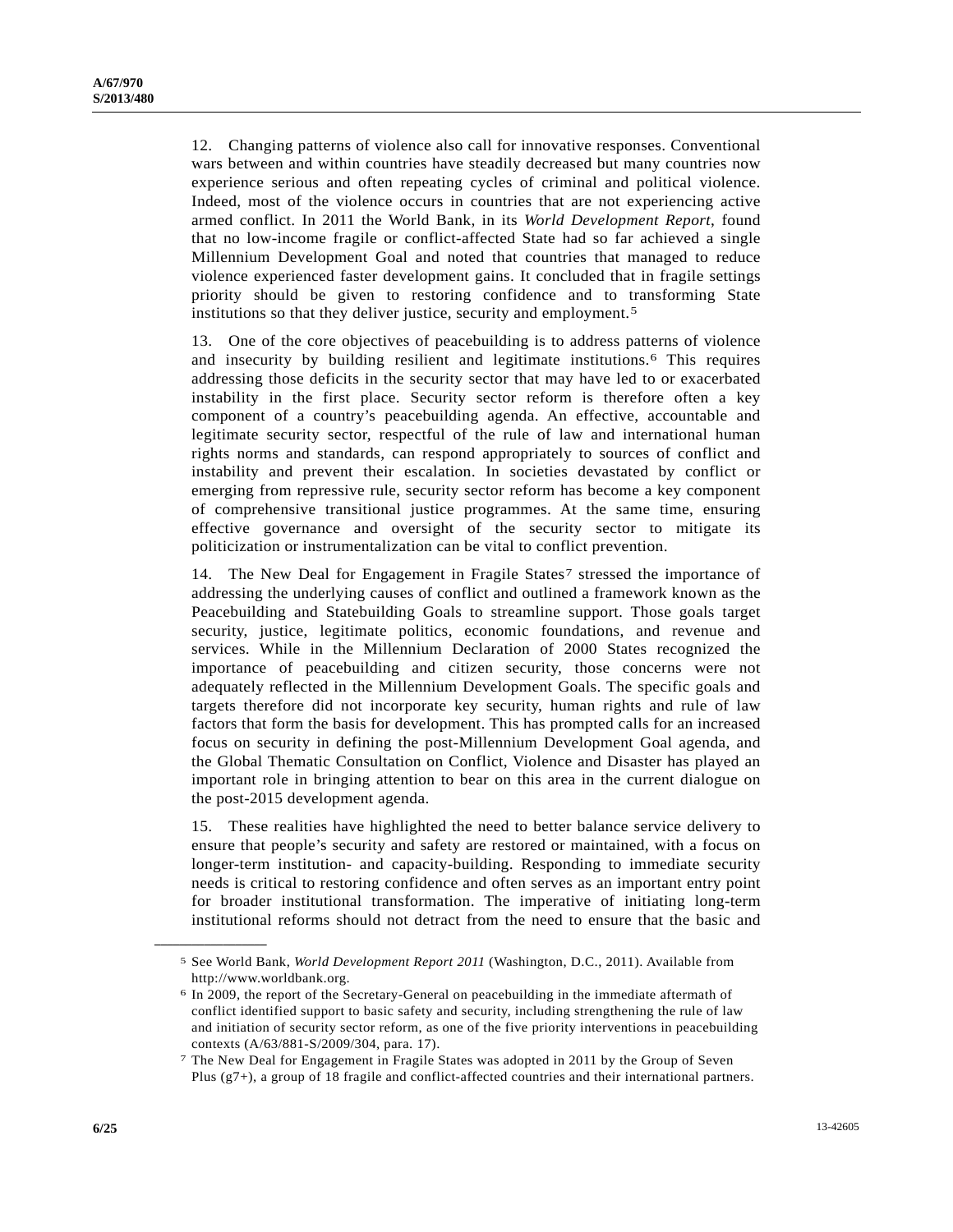immediate security needs of the population are met. This requires an inclusive and transparent approach to security sector reform based on dialogue between authorities and communities around security challenges and longer-term institutionbuilding. Such dialogue should take into account the fact that security is often defined differently by women, men, boys and girls, as well as members of minority groups. Effective monitoring of the security sector by democratic oversight mechanisms is also important to prevent human rights violations and to build trust in security institutions.

16. Within this changing security environment, the United Nations is being asked to play a more central role in supporting national security sector reform efforts in a multiplicity of national and regional contexts.[8](#page-6-0) Security sector reform has firmly entered into the Organization's peacekeeping, human rights,<sup>[9](#page-6-1)</sup> peacebuilding, conflict prevention, and development agendas. This has been demonstrated, for example, by the increase in the number of Security Council mandates calling for security sector reform. In 2008, there was a total of 14 references to security sector reform in Security Council resolutions; in 2012, this number had risen to 37.

17. The complexity of Security Council mandates and Member State requests has also increased. Today, the United Nations is being asked to support the development of security "architectures", moving beyond isolated support to security "pillars". Increasingly, requests for support to security sector reform processes extend beyond efforts to right-size armed forces or train and equip uniformed personnel, which are critical yet narrowly defined exercises. The United Nations is required to balance its support for the reform of individual components of the security sector with sector-wide interventions that address strategic governance, management and oversight aspects.[1](#page-6-2)0 Effective security service delivery clearly depends on the level of operational competence of individual security sector components such as defence, law enforcement, corrections, border and immigration and intelligence services. However, sector-wide interventions, which include the development of national security policies, strategies, plans and legislation, the facilitation of national dialogues on security, the development of management and oversight capacities, and

<span id="page-6-0"></span><sup>8</sup> The Security Council also made this observation in its presidential statement (S/PRST/2011/19), noting that an increasing number of peacekeeping and special political missions are mandated to support national security sector reform programmes, including those in Africa. This has also been recognized by the Special Committee on Peacekeeping Operations, which has taken note since 2010 of the increasing demands placed on the Security Sector Reform Unit in respect of supporting United Nations missions in the field (see A/64/19, A/65/19 and A/66/19).

<span id="page-6-1"></span><sup>9</sup> The importance of security sector reform has been recognized by the Special Rapporteur of the Human Rights Council on the promotion of truth, justice, reparation and guarantees of non-recurrence, who emphasized the importance of adopting a comprehensive approach to transitional justice by incorporating, inter alia, institutional reform and vetting of public employees and officials as measures to ensure the non-recurrence of serious human rights violations (see, for example, A/HRC/21/46).

<span id="page-6-2"></span><sup>10</sup> In its reports for 2011 and 2012, the Special Committee on Peacekeeping Operations stressed the importance of ensuring effective integration as regards sector-wide and component levels of United Nations support both in the field and at Headquarters (see A/65/19, para. 124, and A/66/19, para. 136). The Special Committee further recognized the important role that the United Nations can play in the provision of assistance in a variety of areas, including national security sector strategies; security sector legislation; security sector reviews; national security sector development plans; national dialogue on security sector reform; and national management and oversight capacities, as well as to national coordination bodies for security sector reform (see A/65/19, para. 126, and A/66/19, para. 138).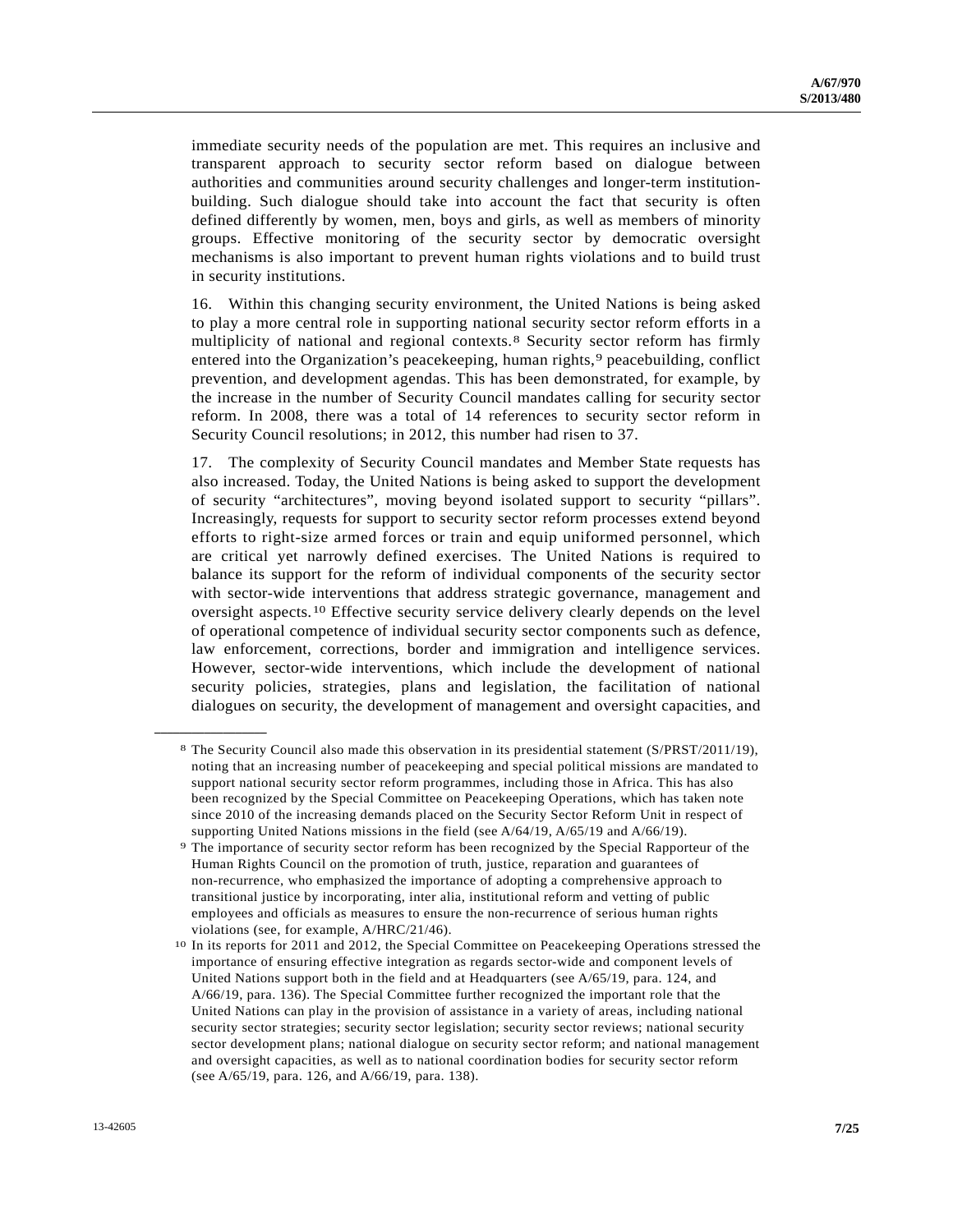the conduct of security sector reviews, seek to improve the governance of the security sector as a whole.

## **III. Taking stock of United Nations support for security sector reform**

#### **Overview of the core elements of the report of 2008**

18. My report of 2008 identified 10 basic principles that should guide the United Nations engagement in security sector reform  $(A/62/659-S/2008/39$  $(A/62/659-S/2008/39$ , para. 45).<sup>[1](#page-7-0)1</sup> On the basis of those principles, I recognized that the United Nations would rarely be an exclusive actor in a security sector reform process, noting that bilateral and multilateral partners would continue to play a major role in supporting national authorities in many contexts. I therefore identified potential roles for the Organization, drawing a distinction between "normative" and "operational" roles.

19. The potential normative roles identified in the report included the establishment of common international principles and standards as well as policies and guidelines, in addition to the contribution to collective knowledge on security sector reform [\(ibid.,](http://undocs.org/A/62/659/S/2008/39) paras. 47-49). With regard to operational roles, it was noted that, where requested or mandated, the Organization can help to establish an enabling environment by supporting needs assessments and strategic planning, as well as coordination and specialized resource mobilization, providing technical advice to and building the capacity of security institutions and their oversight mechanisms, and supporting national and international partners in monitoring and reviewing progress ([ibid.](http://undocs.org/A/62/659/S/2008/39), para. 50).

20. Building a coherent United Nations approach to security sector reform and forging partnerships ([ibid.](http://undocs.org/A/62/659), paras. 51-66) were also identified as priorities. The actual implementation of those roles, by Member States, and by United Nations entities individually or collectively, in the framework of the Security Sector Reform Task Force, has evolved significantly.

#### **Normative role: building the foundations for effective delivery of security sector reform assistance**

21. The legitimacy and global character of the United Nations give it a particular responsibility and opportunity to facilitate the elaboration of policy and guidance on security sector reform based on international laws and standards. Over the past five years, progress has been achieved in developing focused policy and guidance in key areas where this was lacking.

22. In response to requests from Member States, and following an extensive inter-agency consultation process, the Security Sector Reform Task Force prepared the first volume of the Integrated Technical Guidance Notes, which was launched

<span id="page-7-0"></span><sup>11</sup> Those principles included the centrality of national ownership; the need for flexible and tailored support and gender responsive approaches; the need for early planning for security sector reform and a clearly defined strategy; the centrality of integrity of motive, accountability and resources for the effectiveness of international support and effective coordination; and the importance of monitoring and evaluation against specific benchmarks.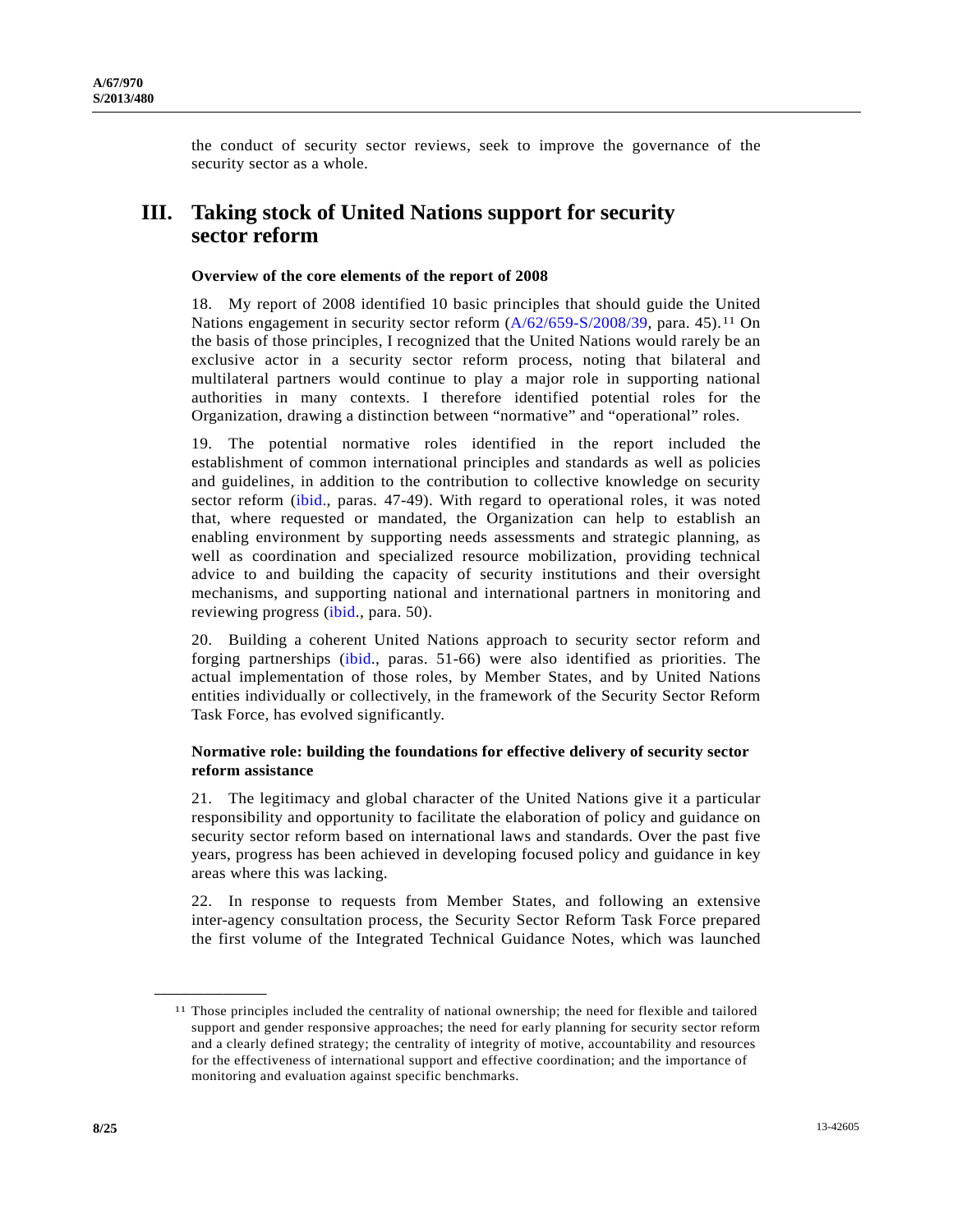late in 2012.[12](#page-8-0) The notes provide United Nations staff with a common body of guidance for supporting national security sector reform processes in those areas where the Organization has a comparative advantage. The first guidance notes cover issues of immediate and practical relevance to United Nations staff, including national ownership of security sector reform; gender-responsive security sector reform; peace processes and security sector reform; democratic governance of the security sector; and support to national security policy and strategy-making. In 2012, during a high-level meeting of the United Nations Group of Friends of Security Sector Reform,[1](#page-8-1)3 an informal Member State grouping, the guidance notes were identified as a significant achievement, which represents the implementation of a key component of the first report of the Secretary-General.[1](#page-8-2)4 The development of the notes was considered to be a good example of how United Nations inter-agency coordination can lead to tangible outcomes.

23. A significant step forward was the adoption, in July 2011, of the human rights due diligence policy on United Nations support to non-United Nations security forces (see [A/67/775-S/2013/110\)](http://undocs.org/A/67/775). The policy sets out principles for mainstreaming human rights in the work of United Nations actors supporting non-United Nations security entities. The main aim of the policy is to ensure that support is consistent with international human rights and humanitarian and refugee law and is not provided to security forces that risk committing grave violations of such law, or where the relevant authorities fail to take the necessary corrective or mitigating measures.

24. The first United Nations policy on defence sector reform was approved in August 2011 by the Under-Secretary-General for Peacekeeping Operations, following consultations with Member States, United Nations entities and civil society. The policy, which applies to all staff of the United Nations, describes the elements and parameters of the Organization's support to nationally led reform processes, including by identifying principles, core tasks, and limitations and constraints.

25. To facilitate knowledge-sharing and policy development, the Security Sector Reform Task Force has developed a dedicated community of practice, which has been strengthened through annual inter-agency practitioners' workshops, bringing together expertise from within and outside the United Nations system, for exchange of experience and knowledge, policy discussion and training. To develop a common understanding of and approach to security sector reform, the Task Force developed a number of sensitization and training products. These have been delivered to more than 600 representatives of Task Force member entities, Member States and partner institutions in more than 17 countries.

#### **Operational roles: supporting national and regional security sector reform processes**

26. Considerable progress has been made in fulfilling the operational roles highlighted in the report of 2008. While it is not feasible to provide an exhaustive list of United Nations security sector reform support activities over the past five

<span id="page-8-0"></span><sup>12</sup> The notes are available from the website of the Security Sector Reform Task Force (http://unssr.unlb.org/).

<span id="page-8-1"></span><sup>13</sup> The United Nations Group of Friends of Security Sector Reform (see para. 42 below) serves as an interface between the United Nations system and Member States to foster dialogue on the United Nations engagement in support of security sector reform. The Group of Friends has 36 members.

<span id="page-8-2"></span><sup>14</sup> The outcome documents of the meeting are available from http://unssr.unlb.org/.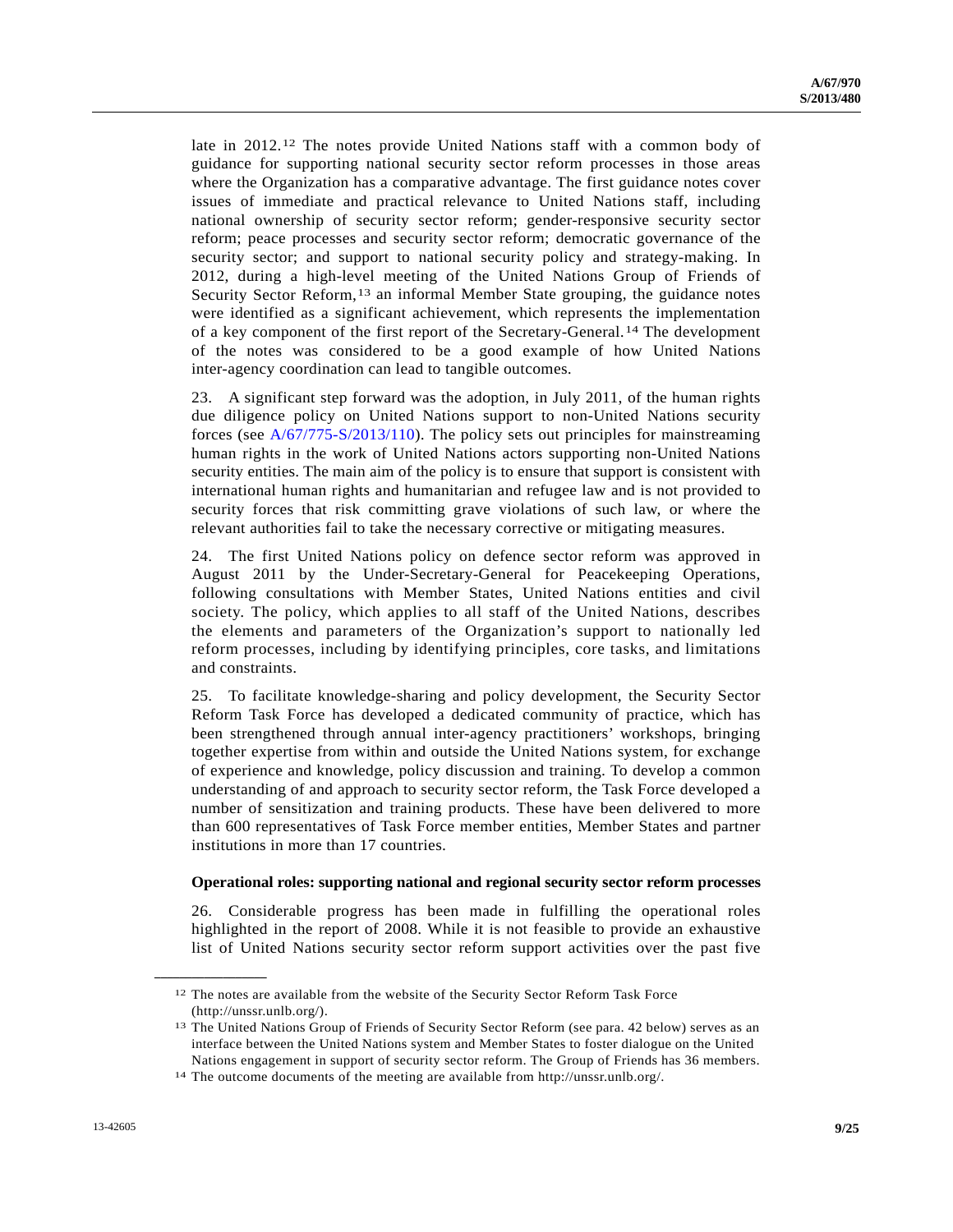years, this section offers examples of the type of assistance that the Organization is providing to national processes.

#### *Needs assessment and strategic planning*

27. In support of the development of national security policies, strategies and plans, United Nations entities have provided technical, legal and political assistance in different contexts. Central to these initiatives has been the focus on comprehensive needs assessments and reviews in order to build an empirical evidence base to inform reform processes. For example, in Guinea, the United Nations Office for West Africa (UNOWA), the Department of Peacekeeping Operations and the United Nations Development Programme (UNDP) undertook an assessment of the security sector in 2010, conducted under the auspices of ECOWAS and the African Union, with the support of the Peacebuilding Fund. This exercise provided the foundation for the national security sector reform process launched a year later. In 2010, the United Nations Stabilization Mission in Haiti and United Nations agencies supported the Haitian National Police in undertaking a joint security assessment and elaborating a strategic policing plan to enhance the security in camps for internally displaced people. Also in 2010, the United Nations Office on Drugs and Crime (UNODC) published a report assessing the problems posed by transnational organized crime around the globe; it subsequently launched a series of regional and thematic threat assessments in the area of transnational organized crime, informing security sector reform programming in a number of countries. In 2011, the United Nations Integrated Mission in Timor-Leste (UNMIT) assisted national authorities in completing a comprehensive review of the security sector, which informed the Government's security sector reform planning. In 2012, in Tunisia, UNDP assisted the Ministry of the Interior in undertaking a baseline study of the reforms required to improve security services to the population. In Papua New Guinea, the Office of the United Nations High Commissioner for Human Rights (OHCHR) and UNDP supported a human rights assessment of the police force which included recommendations on institutional reform, capacity-building and accountability.

28. In Burundi, Côte d'Ivoire, Somalia, South Sudan and Timor-Leste, United Nations missions have provided extensive support to the national authorities in developing national security and security sector reform strategies, policies and plans, which provide the basis for long-term reform. In the Comoros, the Office for Disarmament Affairs assisted in the development of a strategic plan for the national police, including guidelines and a code of conduct on the use of force and firearms. In addition, through various United Nations strategic planning mechanisms, including the integrated strategic frameworks, such assessments and reviews have helped to link security sector reform with other priorities and United Nations efforts, including in the areas of peacebuilding, national reconciliation, justice and corrections reform, transitional justice, disarmament, demobilization and reintegration, small arms and light weapons control, reduction of community violence and community security initiatives.

#### *Facilitating national dialogue*

29. The United Nations can play a key role in facilitating dialogue among national and local authorities, security sector institutions, civil society, and the broader population. This often contributes to a more cohesive, transparent and legitimate security vision, laying the foundation for the transformation of the security sector. In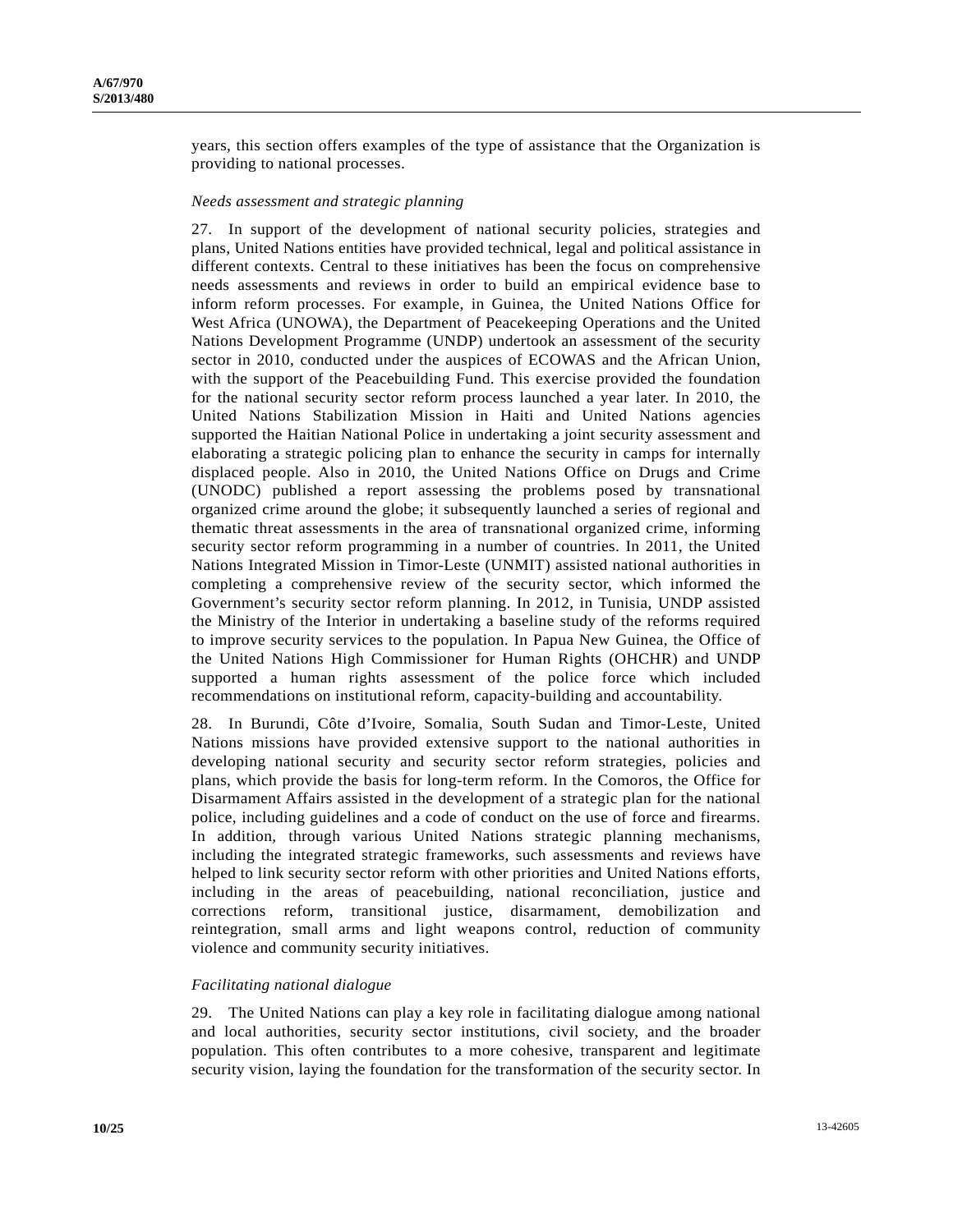diverse contexts such as the Central African Republic, Côte d'Ivoire, Guinea-Bissau, Liberia, Libya, South Sudan and Timor-Leste, the United Nations, often in partnership with other international actors, has supported dialogue processes on issues related to security sector reform. For example, in Guinea-Bissau, the United Nations supported a national consultation, which convened the leadership of State institutions and representatives of civil society to address criminal justice aspects of the national security sector reform process. The United Nations Operation in Côte d'Ivoire (UNOCI) facilitates monthly interactions between State officials, political parties and civil society to improve information-sharing and dialogue. Nevertheless, the United Nations, given its political neutrality and universal coverage, could do more to assist Member States in this area by demonstrating its value added in facilitating inclusive dialogue processes and better communicating this comparative advantage to its partners.

#### *Capacity-building for oversight mechanisms*

30. Assisting national authorities with the development of executive and legislative oversight mechanisms has been a key priority for the Organization over the past few years. For example, in Burundi, the Central African Republic, the Democratic Republic of the Congo, Liberia, South Sudan and Timor-Leste, the United Nations has provided extensive support to the elaboration of security legislation, as well capacity-building assistance to enhance parliamentary oversight. In Sierra Leone, the United Nations Integrated Peacebuilding Office in Sierra Leone and OHCHR supported the national authorities in creating an external police oversight mechanism. In Colombia, OHCHR assisted with the development of a legal framework on intelligence functioning and the establishment of a parliamentary intelligence oversight committee. In Timor-Leste, the United Nations assisted the legislature in developing a mechanism for oversight of the intelligence services. In Guinea-Bissau and Liberia, the United Nations helped to review legal frameworks and national policies in order to enhance civilian oversight of the armed forces and law enforcement institutions. The United Nations Mission in South Sudan has supported the establishment of a national oversight coordination mechanism and provided capacity-building to its members. In Turkey, UNDP is leading the implementation of a European Union-funded project to improve civilian oversight of the security sector. This has contributed to fostering a common understanding of civilian oversight and management, emphasizing the role of the Ministry of the Interior, governors and district governors. In Central and West Africa, the Office for Disarmament Affairs has contributed to the organization of a series of workshops for parliamentarians on issues of small arms and light weapons in support of broader security sector reform efforts.

31. Strengthening the capacity of civil society to support effective civilian oversight has been a priority. In Nepal, OHCHR provided capacity-building and technical assistance to a civil society network that monitored security forces during public protests and provided recommendations on their performance. The United Nations Organization Stabilization Mission in the Democratic Republic of the Congo (MONUSCO) has supported a civil society network on security sector reform and justice to formulate inclusive policy recommendations on security sector reform in the country. In Liberia, Haiti, Timor-Leste and Uganda, UN-Women has supported community-based women's organizations in holding routine forums with security actors to identify security threats and mitigating actions. This has proved to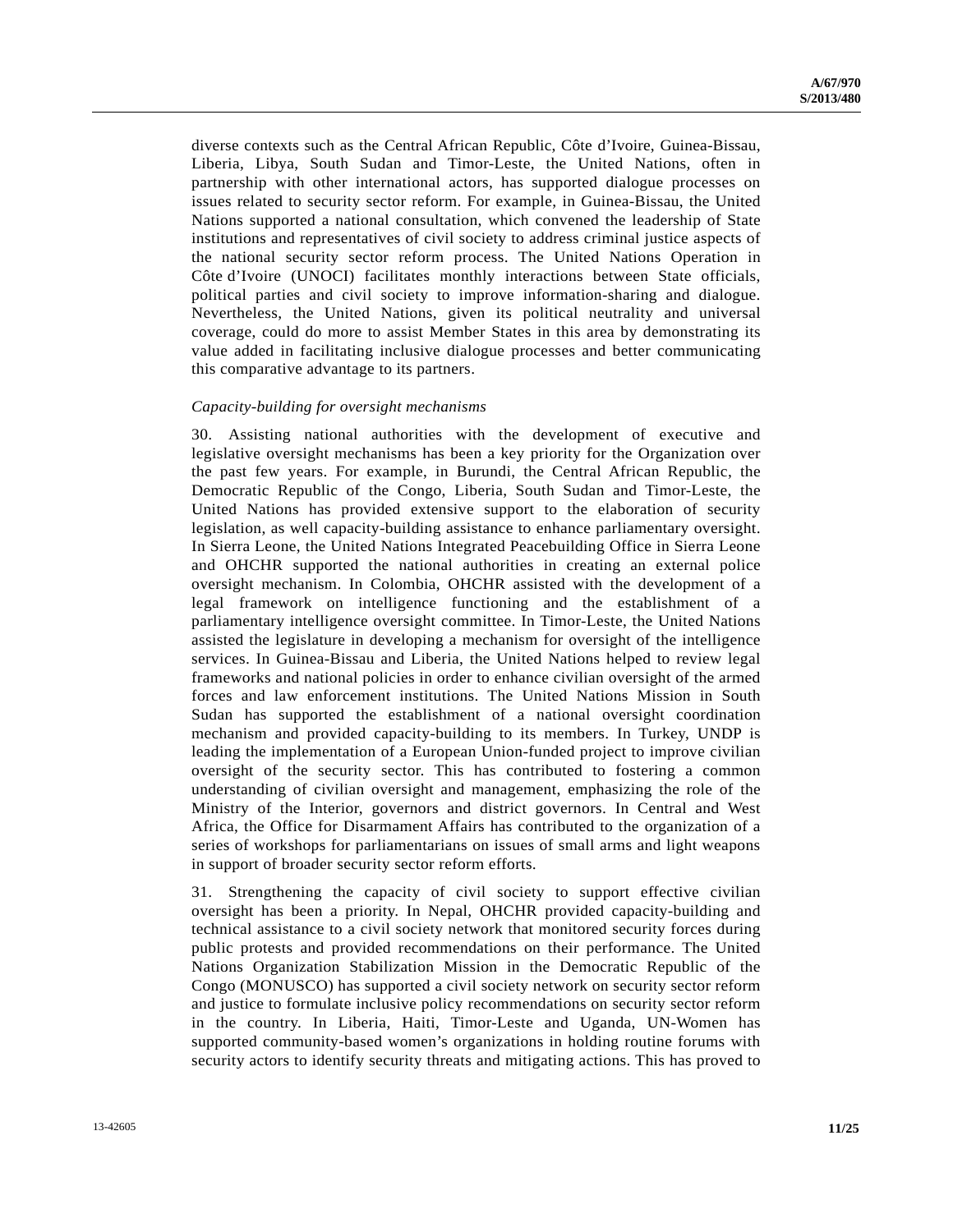be an effective strategy for increasing the responsiveness of security institutions to the threats faced by women and girls, as well as increasing women's contribution to solving security problems.

#### *Provision of technical advice and support*

32. Over the past five years, most peacekeeping operations and special political missions, as well as United Nations country teams engaged in security sector reform, have provided specialized expertise to national authorities on the reform of components of the security sector, including defence, relevant elements of the justice and corrections sectors, and institutions responsible for border management, customs, civil emergencies, and crime prevention, among others. In Timor-Leste, UNMIT assisted the Secretary of State for Defence and the Army Commander in strategic defence planning and policy-shaping, and trained Timorese Defence Force personnel in maritime security concepts. In Colombia, OHCHR advised the Ministry of Defence on and monitored the implementation of internal control measures for the prevention of human rights violations by the military in the context of the internal armed conflict. The United Nations Support Mission in Libya, in collaboration with the Libyan authorities and in coordination with the international community, continues to support the development of Libya's strategic security vision through the project known as "Towards a Defence White Paper", which aims to lay the groundwork for future reform of the country's defence sector.

33. In West Africa, the joint West Africa Coast Initiative[15](#page-11-0) aims at enhancing the capacity of Member States to respond to transnational organized crime and illicit trafficking in Guinea-Bissau, Liberia and Sierra Leone.[16](#page-11-1) In East Africa, UNODC is supporting regional efforts to prosecute suspected pirates apprehended off the coast of Somalia. States with naval forces active in the region have concluded transfer agreements with regional actors such as Kenya and Seychelles for the prosecution of suspected pirates in their national legal systems. In Guatemala, a joint security sector reform initiative of UNDP, UNODC and UN-Women, supported by the Peacebuilding Fund, has resulted in the establishment of a Human Trafficking Unit within the Attorney General's Office and the initiation of a training programme for its officers. This initiative has enhanced the ability of law enforcement institutions to investigate crime scenes, collect evidence and respond to cases of trafficking. In the Central African Republic, the United Nations is supporting the reform of police and gendarmerie functions in the areas of human rights and gender. In Guinea-Bissau, the Organization is assisting in vetting processes, and in Egypt support focuses on sharing good practice on policing.

34. Increased emphasis has also been placed on the political economy of security sector reform, to address the affordability and sustainability of reforms. Recent examples include innovative work on reviews of public expenditure in the security sector by the United Nations Mission in Liberia (UNMIL) and the World Bank between 2011 and 2012, with assistance from the Department of Peacekeeping Operations, as well as UNDP support to enhance public financial management in Guinea. In South Sudan, the United Nations and international partners have

<span id="page-11-0"></span><sup>15</sup> This initiative is supported by the Departments of Political Affairs and Peacekeeping Operations, UNODC, the United Nations Office for West Africa and the International Criminal Police Organization (INTERPOL).

<span id="page-11-1"></span><sup>16</sup> It will also include Côte d'Ivoire and Guinea in the course of 2013.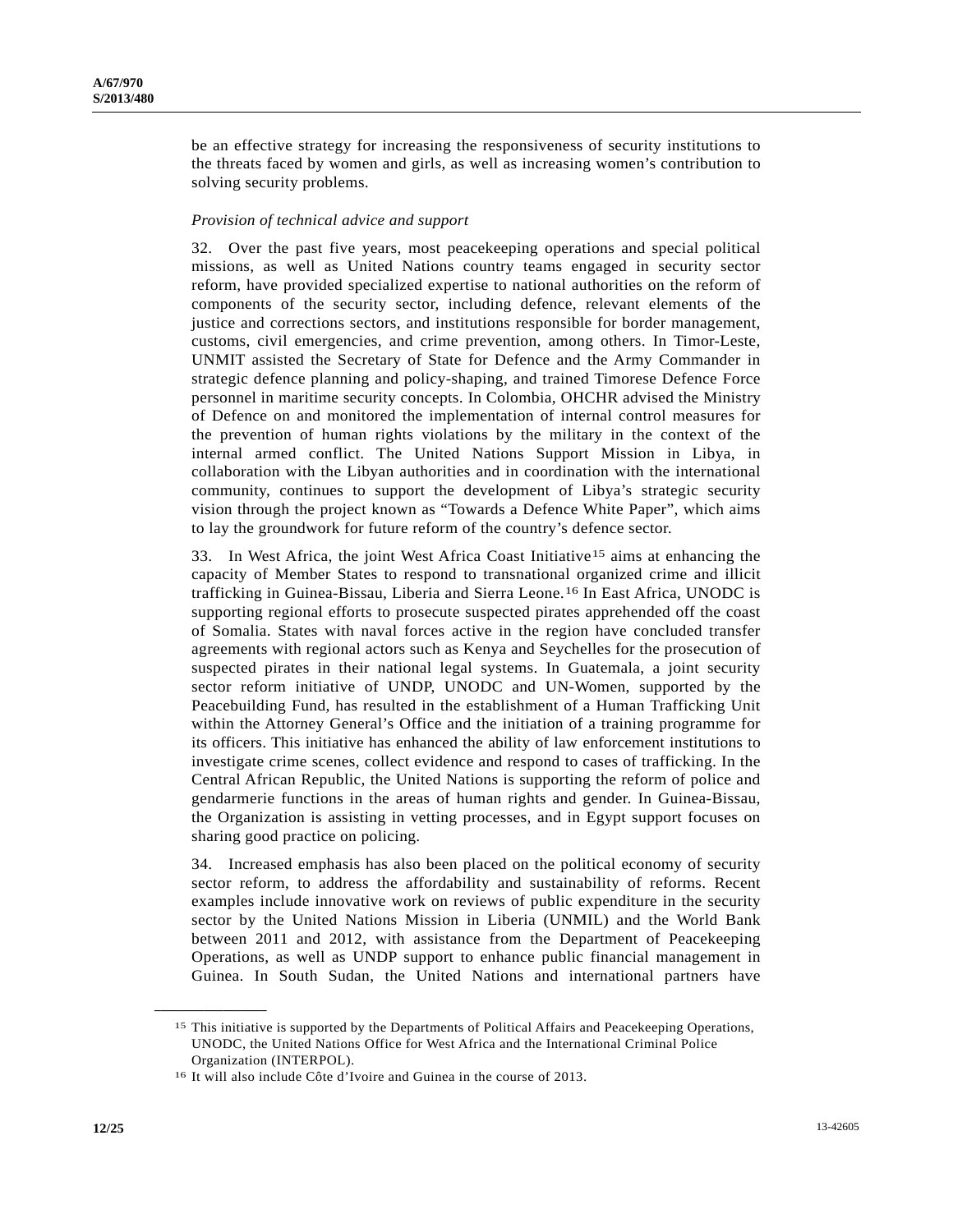supported the security budget sector working group. In 2011, UNODC launched the Tools and Resources for Anti-Corruption Knowledge (TRACK) initiative. This web-based anti-corruption portal brings together legal and non-legal knowledge on anti-corruption and asset recovery, enabling government officials, practitioners and the general public to access such information in a user-friendly way.

35. Demand for highly specialized technical assistance and cooperation is also apparent in other areas, such as gender and small arms control. For example, in 2009, the Office of the Special Adviser on Africa, in partnership with members of the Inter-Agency Task Force on Africa, and in close cooperation with the United Nations Development Fund for Women (UNIFEM)[1](#page-12-0)7 and the Security Sector Reform Unit in the Department of Peacekeeping Operations, organized a seminar on security sector reform and the protection of women, resulting in a set of recommendations for the inclusion of women and gender issues in the United Nations support for security sector reform, informed by resolution [1325 \(2000\)](http://undocs.org/S/RES/1325(2000)) on women and peace and security. In Guinea, the Niger and Togo, the Office for Disarmament Affairs Regional Centre has trained over 400 security personnel on the principles of use of force and firearms, human rights and international humanitarian law, in cooperation with OHCHR, UNDP and the International Committee of the Red Cross. In Latin America and the Caribbean, the Office's Regional Centre has trained over 4,000 police, border, customs and judicial officers on small arms control. In addition, a partnership of the Department of Peacekeeping Operations and the Office for Disarmament Affairs on arms embargo monitoring has assisted the United Nations police, UNOCI and UNMIL with the provision of practical tools and training in line with international standards.[1](#page-12-1)8

#### *Coordination and resource mobilization*

36. Support to national and regional authorities in the mobilization of resources and coordination of external assistance for security sector reform constitutes an important operational role for the United Nations. In Nepal, the United Nations Mission in Nepal supported national coordination efforts by holding regular coordination meetings. In the Democratic Republic of the Congo, MONUSCO is supporting the Ministry of Planning in developing matrices to facilitate the coordination of international security sector reform assistance. However, as demonstrated in a number of contexts, one of the main challenges to effective coordination is the reluctance on the part of some international partners to share information on their support to security sector reform. This may be driven by a divergence of interests between partners or a preference on the part of host Governments to engage partners on a bilateral basis.

37. Through its strategic partnership with the African Union on security sector reform, the Department of Peacekeeping Operations is assisting the African Union Commission in mobilizing resources for a 30-month capacity-building programme. In Timor-Leste, a joint Department of Peacekeeping Operations-UNDP team helped the national authorities to leverage resources to build the capacity of a number of security institutions. The United Nations Office in Burundi is currently supporting the Commission on Civilian Disarmament and Combating the Proliferation of Light and Small Calibre Arms to mobilize resources for the second civilian disarmament

<span id="page-12-1"></span><span id="page-12-0"></span><sup>&</sup>lt;sup>17</sup> The United Nations Development Fund for Women is now part of UN-Women.<br><sup>18</sup> International Ammunition Technical Guidelines and International Small Arms Control Standards.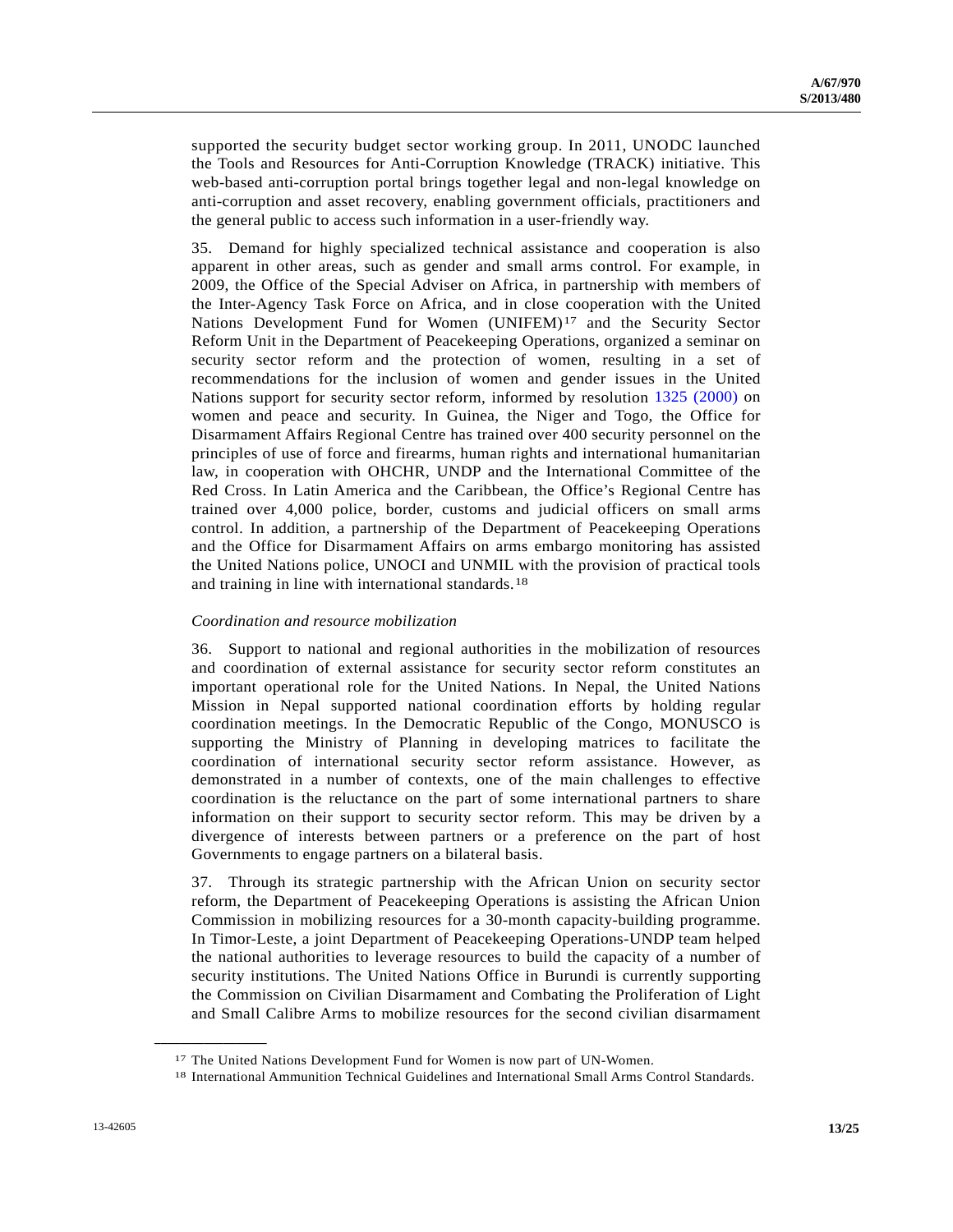campaign. In Somalia, in 2009, the United Nations established a trust fund in support of the Somali transitional security institutions, which has generated more than \$25 million since its establishment.

#### *Monitoring, evaluation and review*

38. Supporting national and international partners in monitoring, evaluating and reviewing the progress of reform is an area of growing importance. In Côte d'Ivoire, UNOCI is supporting the National Security Council secretariat in developing indicators and benchmarks to monitor the implementation of the national security sector reform strategy. In 2008, in Liberia, UNMIL helped the country's security institutions to develop a national security implementation matrix to provide a common basis for coordination, monitoring and evaluation of security sector reform interventions. Human rights monitoring has proved to be key in assessing and monitoring the impact of security sector reform in some contexts. The United Nations Assistance Mission in Afghanistan has, since 2010, monitored and reported on the treatment of conflict-related detainees in Afghan custody. That reporting has become an authoritative source of information and analysis for the international community, in particular with respect to reform initiatives targeting the National Directorate for Security.

#### *Security sector reform capacities*

39. To implement the operational roles outlined in the report of 2008, the Organization has increased its field capacities. The number of dedicated security sector reform teams in peacekeeping operations and special political missions has increased from 3 in 2007 to 11 today. Other missions are mandated to undertake or support tasks related to security sector reform but do not include a dedicated security sector reform capacity. At the request of the national authorities, the United Nations has co-located security sector reform advisers in key government offices in Côte d'Ivoire, Guinea, South Sudan and Timor-Leste.

40. In line with the recommendation in the previous report to create a United Nations inter-agency security sector reform support unit, hosted by the Department of Peacekeeping Operations, to assist the Organization in linking the different and interrelated components of security in order to deliver coherent and coordinated support to national security sector reform processes [\(A/62/659-S/2008/39,](http://undocs.org/A/62/659) para. 60), the Security Sector Reform Unit, within the Office of Rule of Law and Security Institutions of the Department, was established in 2009. The Unit acts as the secretariat to the Security Sector Reform Task Force and serves as the focal point and technical resource capacity on security sector reform for the United Nations system and national and international partners (see [ST/SGB/2010/1](http://undocs.org/ST/SGB/2010/1)). Given this mandate, the Unit supports both peacekeeping operations and special political missions with security sector reform mandates, as well as peacebuilding offices, in close coordination with partners in the Secretariat, in particular the Department of Political Affairs and the Peacebuilding Support Office. The Unit provides technical assistance to other actors, such as the African Union, involved in assisting national and regional security sector reform efforts. In its reports for 2010, 2011 and 2012, the Special Committee on Peacekeeping Operations noted its appreciation for the efforts of the Security Sector Reform Unit since its establishment in 2009 (see [A/64/19](http://undocs.org/A/64/19), [A/65/19](http://undocs.org/A/65/19) and [A/66/19](http://undocs.org/A/66/19)).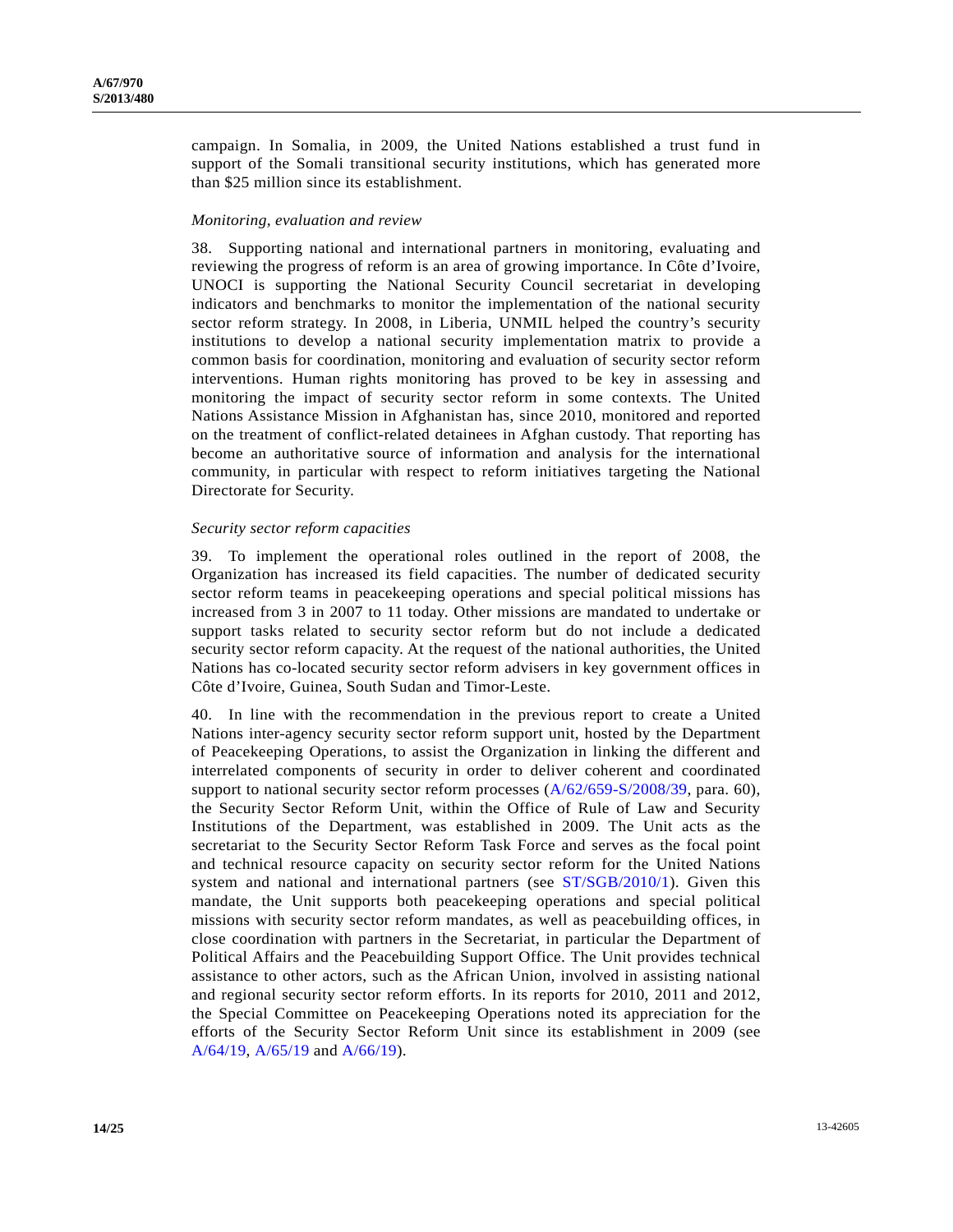41. In my last report I identified the development of adequate human resources capacity as a particular challenge given the relative global shortage of expertise in security sector reform. Over the past five years, capacity has been bolstered through the development of standardized job descriptions and staff rosters for security sector reform. Furthermore, the creation of the United Nations roster of security sector reform experts, early in 2010, has enhanced our ability to respond to requests for short-term support. The roster provides a geographically diverse and genderbalanced pool of senior, pre-screened, qualified experts in over 20 areas of expertise for rapid deployment upon request for security sector reform assistance. Roster experts have been deployed to support, inter alia, security sector assessments, the development of project documents, the organization or facilitation of seminars, or the evaluation of security sector reform programmes in contexts such as the Comoros, Côte d'Ivoire, Guinea, Liberia, Nepal and Somalia. Unfortunately, despite the high demand for the roster, a number of requests have not been fulfilled, owing to the lack of dedicated resources for its management and the deployment of its experts.[19](#page-14-0)

#### **Working with partners: building partnerships with Member States, regional organizations and civil society**

42. Much has been achieved regarding the recommendation in the earlier report to build partnerships to provide effective support, expertise and adequate resources to national security sector reform processes. The informal United Nations Group of Friends of Security Sector Reform, established in 2007 at the initiative of the Government of Slovakia, has proved vital in helping to develop a consensus on the United Nations security sector reform agenda. The Group of Friends is now co-chaired by the Governments of Slovakia and South Africa, with the possibility that the co-chair position occupied by South Africa may rotate between different African Member States. The Security Sector Reform Unit has also facilitated and provided technical support to the emergence of similar groupings of Member States, notably the High-level Forum on African Perspectives on Security Sector Reform, co-chaired by the Governments of Nigeria and South Africa. First convened in 2010, then again in 2012, the forum has become an established mechanism for regular discussion of African perspectives. Late in 2012, it was decided that the forum would be folded into the activities of the Group of Friends. This will help to facilitate consensus-building on security sector reform-related issues among a diverse group of Member States.

43. The Security Sector Reform Task Force has taken steps to build partnerships with regional organizations and to support the development of regional priorities and frameworks. In September 2009, UNDP, in collaboration with the Governments of Argentina and Slovakia, organized a workshop for Latin America in Buenos Aires.[20](#page-14-1) In March 2010, the Governments of Indonesia and Slovakia included

<span id="page-14-0"></span><sup>19</sup> Since the launch of the United Nations roster of security sector reform experts, 15 requests for assistance have been received on average per year. Unfortunately, despite the high demand for the roster, no dedicated resources for its management and the deployment of its experts exist. As a result, only nine requests, or 19 per cent, have been fulfilled, primarily through voluntary contributions from Member States.

<span id="page-14-1"></span><sup>20</sup> International workshop on contributing to the United Nations approach to security sector reform: insights from Latin America and the Caribbean.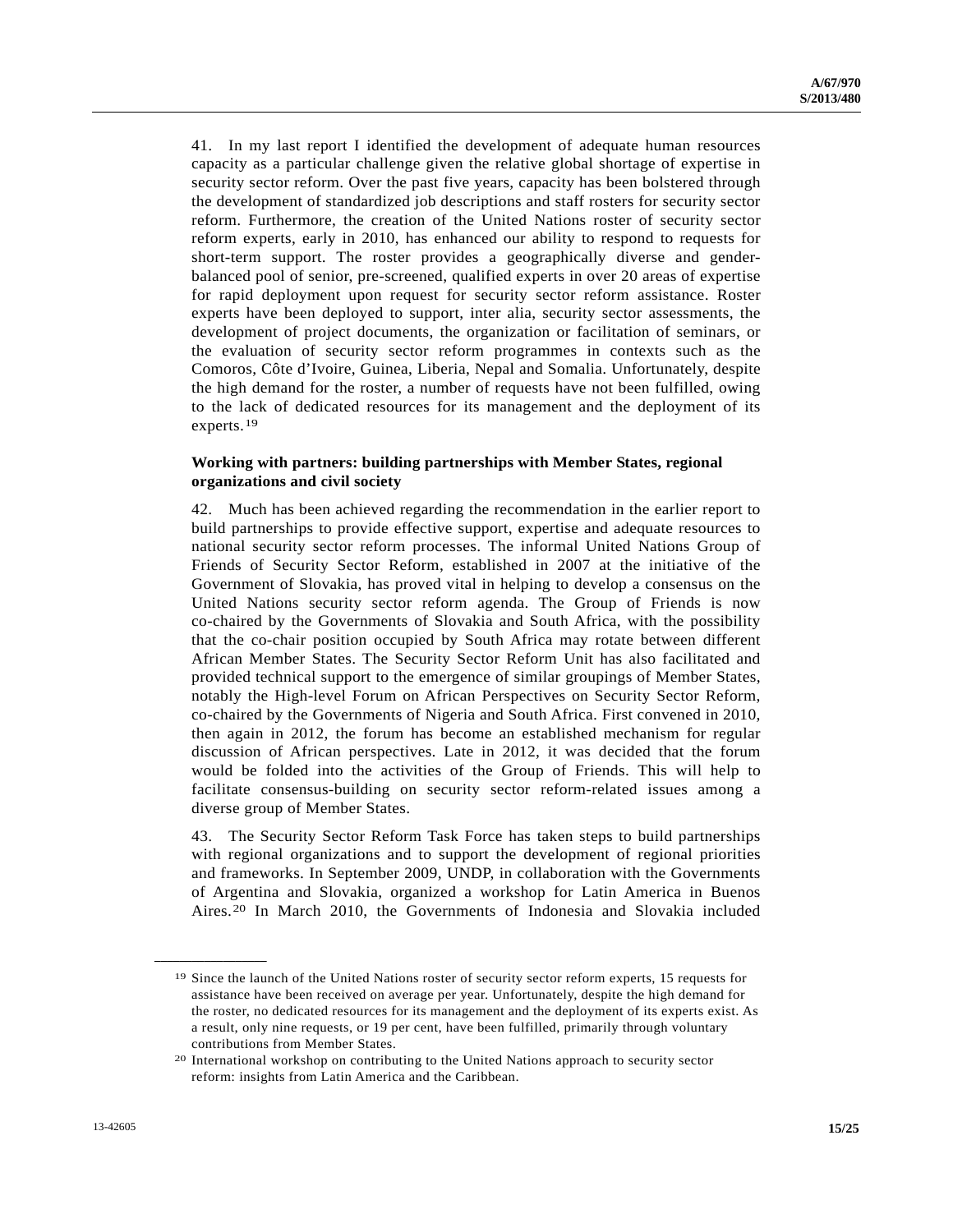security sector reform as a major item in a workshop for South-East Asia, held in Jakarta.[2](#page-15-0)1

44. Since 2009, the African Union Commission and the United Nations, represented by the Security Sector Reform Unit, have developed a strategic partnership on security sector reform, which aims to assist the African Union with the elaboration of its recently adopted policy framework on security sector reform and to simultaneously build the Commission's capacities to implement the framework through a multi-year capacity-building programme. Launched in January 2013, the capacity-building programme is being implemented in partnership with the European Union, while substantive, technical and programme services support is provided by the Department of Peacekeeping Operations, the United Nations Office to the African Union, the African Security Sector Network and the United Nations Office for Project Services. This unique partnership was welcomed by the Security Council in its presidential statement of 2011. The Council encouraged other regions to consider establishing such partnerships in order to better facilitate the exchange of lessons learned and best practices, as well as develop regional frameworks for security sector reform support, reflecting the participation of regional and subregional organizations (see [S/PRST/2011/19](http://undocs.org/S/PRST/2011/19)).

45. The United Nations has developed working partnerships with other multilateral organizations, think tanks and civil society networks. UNDP and the Department of Peacekeeping Operations are working with the World Bank to develop a sourcebook on security sector public expenditure reviews. The Organization's partnership with the Geneva Centre for the Democratic Control of Armed Forces has been instrumental in the preparation of the Integrated Technical Guidance Notes and the thematic review of security sector reform and peacebuilding,[22](#page-15-1) as well as the exchange of good practices and lessons learned. The African Security Sector Network has been a key partner of the United Nations in providing support to the African Union and in the facilitation of policy dialogues, including within the framework of the High-level Forum on African Perspectives.

#### **Developing a coherent United Nations approach to security sector reform: the inter-agency Security Sector Reform Task Force**

46. One of the core observations in my report of 2008 was that, despite the United Nations extensive experience in supporting national security sector reform efforts, the Organization lacked a system-wide approach for delivering coherent assistance in this area. In some contexts, it also lacked capacities and resources. Accordingly, I called on the United Nations system to build on efforts to develop system-wide coherence and coordination in the provision of support to security sector reform that were already under way.

47. As part of the broader effort to foster system-wide coherence, I established, in 2007, the inter-agency Security Sector Reform Task Force, whose membership has doubled from 7 to 14 since its creation.[23](#page-15-2) This expanding membership is a reflection of the increasing demand for support and specialized expertise in security sector reform across the Organization. While the Department of Peacekeeping Operations

<span id="page-15-0"></span><sup>21</sup> International workshop on the role of the United Nations in peacekeeping and post-conflict peacebuilding: towards an ASEAN perspective.

<span id="page-15-1"></span><sup>22</sup> See footnote 27.

<span id="page-15-2"></span><sup>23</sup> See footnote 2 for a list of the entities that make up the Security Sector Reform Task Force.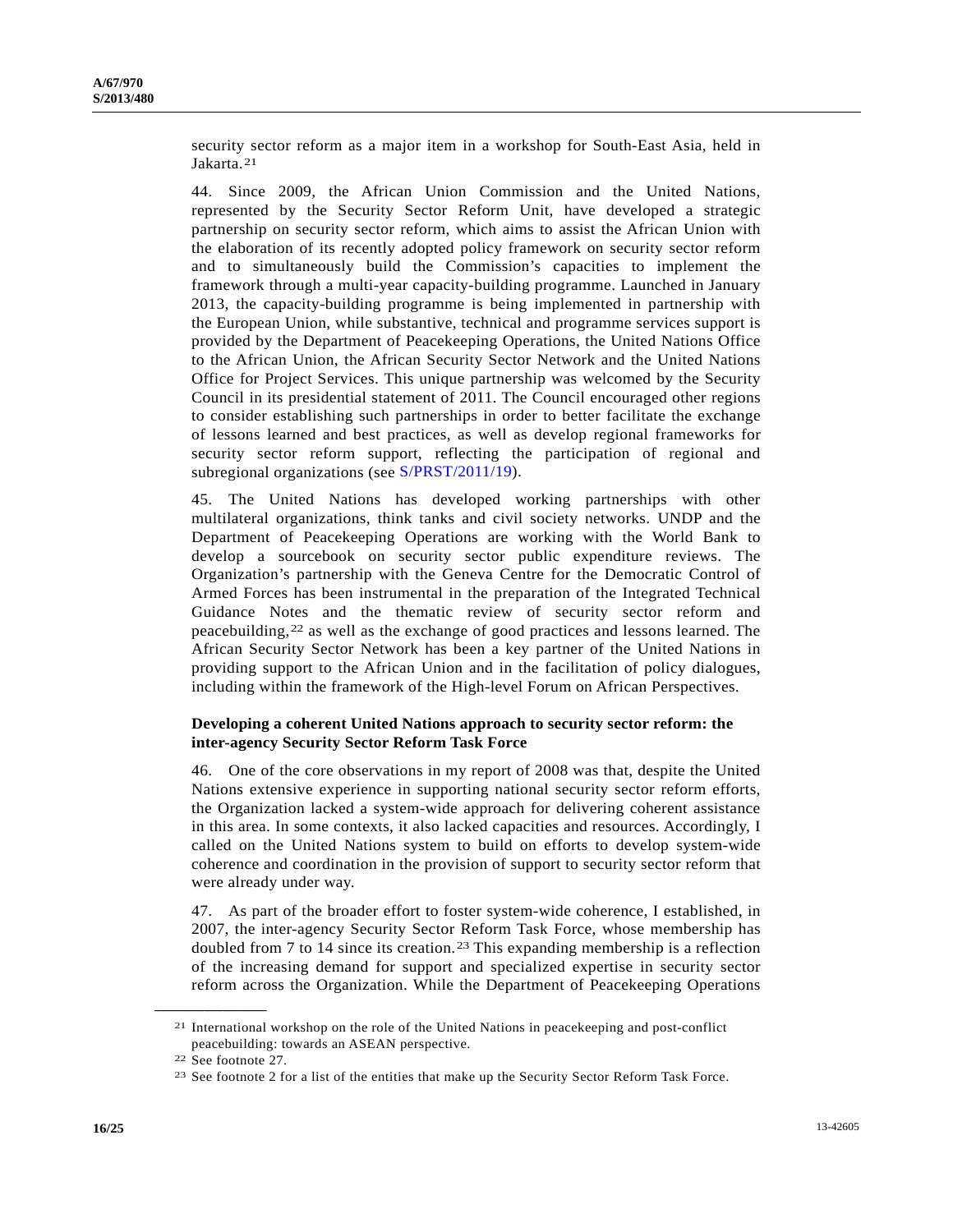has chaired the Task Force for most of the past five years, it is now co-chaired by the Department and UNDP. Between 2008 and 2012, the members of the Task Force implemented a multi-year capacity-building programme with funding from voluntary contributions of Member States. The Task Force has enhanced its efforts to develop joint programmes and initiatives, including joint assessments and strategies, in order to strengthen coordination and collaboration in the field. For example, in this framework, and upon a request from the Peacebuilding Support Office, the Department of Political Affairs and UNOWA, the Task Force established a sub-working group on Guinea in mid-2011. The sub-working group, which is co-chaired by the Department of Political Affairs and UNDP, provides a forum for discussion on Guinea to supplement ongoing efforts in the country and ensure a coherent approach by all actors.

48. Through its extensive work in developing much-needed guidance and in creating a common forum on security sector reform, the Task Force and its secretariat have established themselves as important sources of expertise. Indeed, in its presidential statement of 12 October 2011, the Security Council commended the efforts of the United Nations, in particular the Department of Peacekeeping Operations, including the Security Sector Reform Unit and the inter-agency Security Sector Reform Task Force, in further strengthening a comprehensive United Nations approach to security sector reform, through the development of guidance and civilian capacities, coordination mechanisms, and collaboration with regional and subregional organizations, in particular the African Union (see [S/PRST/2011/19](http://undocs.org/S/PRST/2011/19)). In its reports for 2011 and 2012, the Special Committee on Peacekeeping Operations expressed appreciation of the work done through the Security Sector Reform Unit's leadership of the inter-agency Security Sector Reform Task Force (see [A/65/19](http://undocs.org/A/65/19) and [A/66/19](http://undocs.org/A/66/19)). The Task Force is also working towards further enhancing its collaboration with the Rule of Law Coordination and Resource Group.

49. Other mechanisms and initiatives to enhance coherence include the Peacebuilding Commission's country-specific configurations,<sup>[24](#page-16-0)</sup> which seek to strengthen the coordination and delivery of support at the country level, including in the area of security sector reform. Efforts at Headquarters include the appointment, in September 2012, of the Department of Peacekeeping Operations and UNDP as the joint global focal point for the police, justice and corrections areas in the rule of law in post-conflict and other crisis situations,  $25$  $25$  which seeks to strengthen the Organization's ability to fill critical civilian capacity gaps and facilitate the provision of joint support to national authorities in these areas. In the case of support to peacekeeping operations, the Task Force works closely with the integrated operational teams in the Office of Operations of the Department of Peacekeeping Operations. This ensures the provision of integrated support and advice to the missions.

<span id="page-16-0"></span><sup>24</sup> There are currently six country-specific configurations, concerning Burundi, the Central African Republic, Guinea, Guinea-Bissau, Liberia and Sierra Leone.

<span id="page-16-1"></span><sup>25</sup> OHCHR will join the co-location established by UNDP and the Department of Peacekeeping Operations to operationalize the global focal point at Headquarters.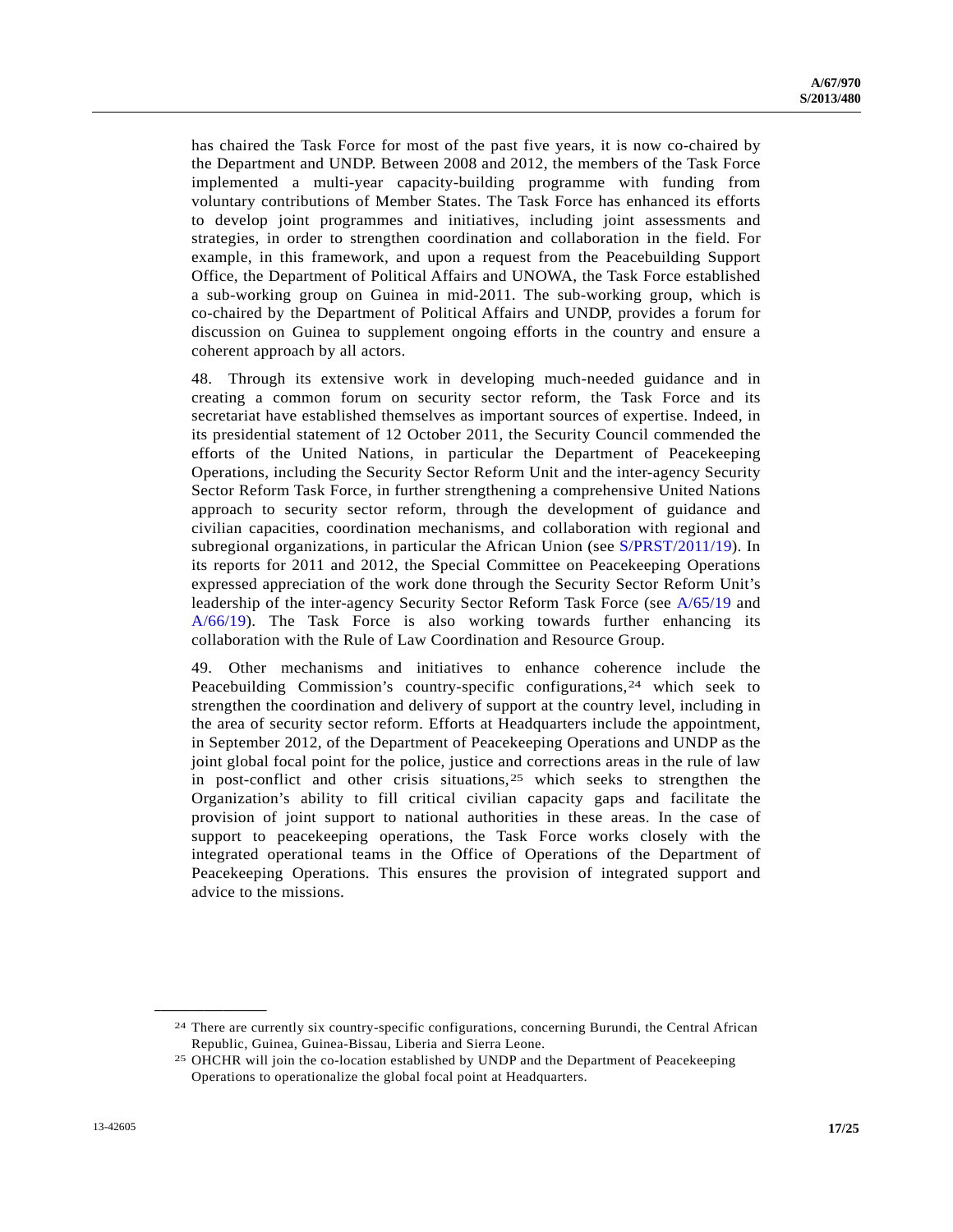# **IV. Remaining challenges**

50. The Organization is developing a common understanding and coordinated approach to security sector reform across the United Nations system and is fulfilling many of the roles outlined in the report of 2008. More work needs to be done, however. We have learned that the success or failure of security sector reform efforts depends on the political environment in which reform is carried out. Contexts such as the Central African Republic, Côte d'Ivoire, Liberia, Somalia or Timor-Leste illustrate that security sector reform needs to be linked to broader political reforms that create the foundations for transformative processes such as national dialogues, reconciliation efforts or transitional justice initiatives. In the absence of these foundations, security sector reform is neither sustainable nor transformative.

51. Political space, leadership and commitment are a precondition for and a manifestation of national ownership, which is one of the key principles highlighted in the last report. The guidance note on national ownership, prepared by the Task Force, provides a clear definition of the concept and outlines practical steps on how to support security sector reform on the basis of national ownership. Ensuring that security sector reform processes reflect the host Government's primary role, while promoting inclusiveness, remains a key challenge for operationalizing national ownership. This may require moving beyond a narrow partnership with formal authorities towards a whole-of-society approach, with a particular focus on engaging civil society, including women and vulnerable groups, bearing in mind the important role played by informal justice and security providers in many contexts.

52. Security sector reform processes are often externally funded, thereby undermining sustainability and full ownership. In a number of contexts, including Guinea, Liberia and Timor-Leste, we have been reminded that national ownership also requires, to the extent possible, the allocation of national resources to the reform process on a systematic basis, through relevant appropriative and legislative authorities.

53. The Security Council can play a key role in enhancing national ownership by taking additional steps to ensure that its mandates more visibly incorporate the perspectives of the countries under consideration. This can be achieved by engaging national authorities more systematically in mandate discussions. Experience has shown that the successful implementation of Security Council mandates depends, to a large extent, on the degree to which the mandates respond to national concerns and needs.

54. Another lesson learned is that successful transformation of the security sector transcends changes in individual components of the sector such as the police, army, border control, coast guard and civil emergencies services, which seek to enhance the capacities, effectiveness and professionalism of security providers. Critically, the Organization and Member States have come to appreciate the importance of sector-wide initiatives that have a transformative impact and address the strategic, governance and architectural framework of the sector.[2](#page-17-0)6 As noted in the previous section, the United Nations is increasingly providing assistance in this area. In many contexts, the Organization may have a comparative advantage relative to other

<span id="page-17-0"></span><sup>26</sup> See footnote 10.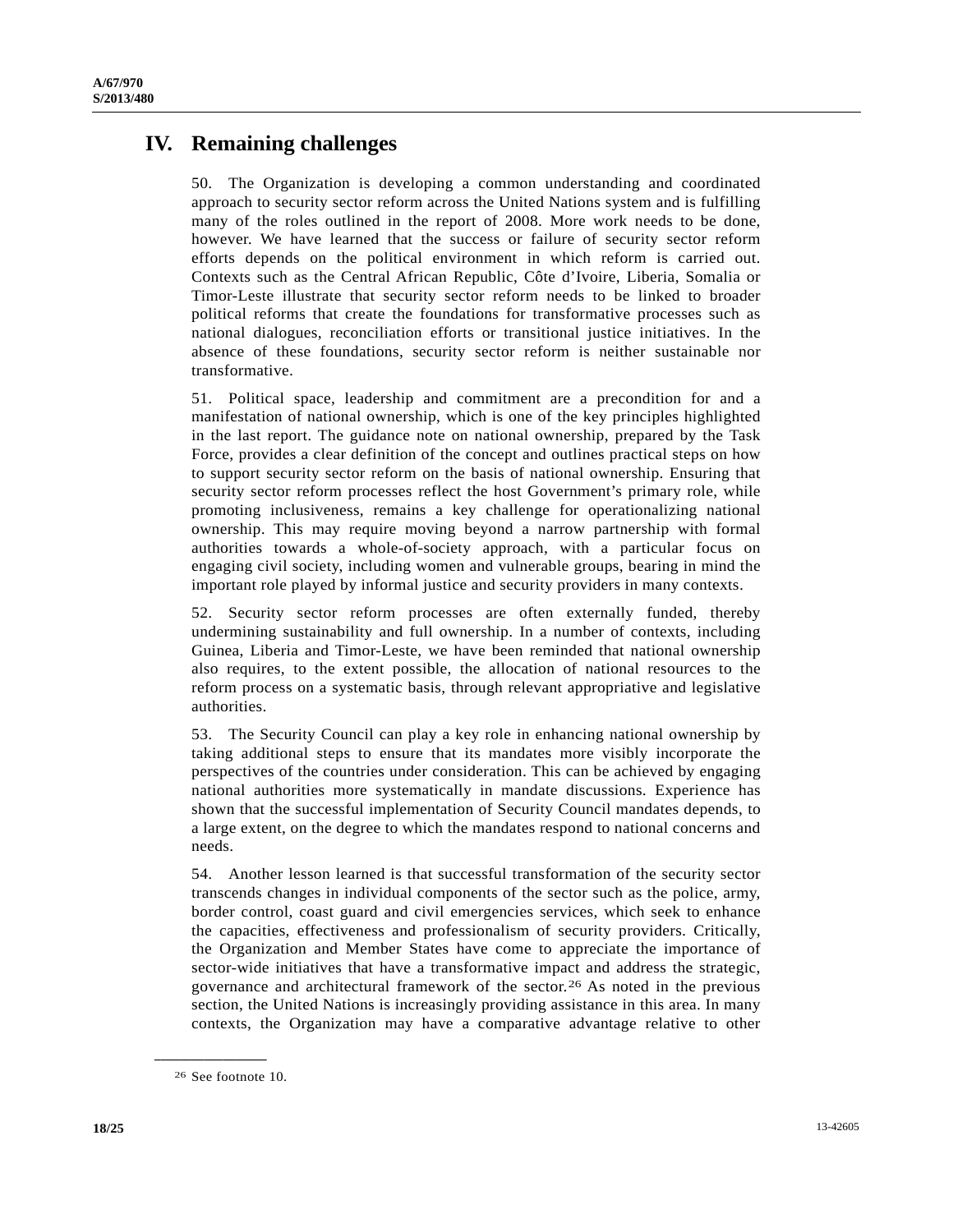partners in providing sector-wide support, but the resources to deliver this support remain inadequate. For example, in its thematic review of security sector reform and peacebuilding in 2012, the Peacebuilding Support Office concluded that the support efforts of the Peacebuilding Fund in "software" areas such as institutional governance or oversight were marginal in relation to the resources dedicated to "hardware" priorities such as infrastructure, training and equipment.<sup>[27](#page-18-0)</sup> There is also a growing recognition that the United Nations role in security sector reform is both a distinct discipline with specific expertise to engage at the sector-wide level and an integrative function, whose primary raison d'être is to enable or facilitate coherence and coordination among various United Nations and, in some contexts, non-United Nations actors engaged in security sector reform.

55. In order to create basic trust between citizens and State institutions, and to begin to address social contract deficits, security institutions must improve the quality of the security services they provide to the public. This requires a clear focus on the ultimate objective of increasing people's security and safety which, in turn, necessitates an inclusive dialogue and the participation of communities and civil society organizations, including women's groups. Accordingly, the United Nations support to national security sector reform efforts should continue to ensure improved security through initiatives that support longer-term reform, violence prevention and conflict transformation. At the same time, such support must assist in facilitating immediate security service delivery through, for example, communityoriented policing, justice delivery and small arms and light weapons control. The United Nations must also promote accountability measures to address past and present human rights violations in accordance with international human rights law and standards.

56. To meet these multiple requirements, security sector reform activities and expertise need to be linked to a broader set of practice areas. These include respect for and protection of human rights for individuals and groups at risk, gendered security analysis, disarmament, demobilization and reintegration, control of small arms and light weapons, community-based approaches, reduction of armed violence, and public financial management in the security sector. Attention must also be paid to anti-corruption measures given the risks corruption poses to the viability and sustainability of any reform. The successful implementation of a protection of civilians mandate depends largely on medium- to long-term accomplishments in the area of security sector reform. Effective security sector reform is also key to the prevention, response to and eradication of gender-based violence, including conflict-related sexual violence.

57. Monitoring and evaluation can be a challenging undertaking. Partners do not always share a common appreciation of the fact that qualitative impact, such as an increase in the trust and confidence of individuals and communities in security institutions, is often long term in nature and difficult to measure. Qualitative elements are often much more significant, however, than visible quantitative changes, which are measured, for example, by the number of personnel trained or

<span id="page-18-0"></span><sup>27</sup> According to the thematic review of security sector reform and peacebuilding, 93 per cent of the resources allocated by the Peacebuilding Fund had been directed towards infrastructure, training and equipment and operations support, whereas only 7 per cent had been allocated to general security sector reform. The review is available from www.un.org/en/peacebuilding/pbso/pdf/ SSR2\_web.pdf.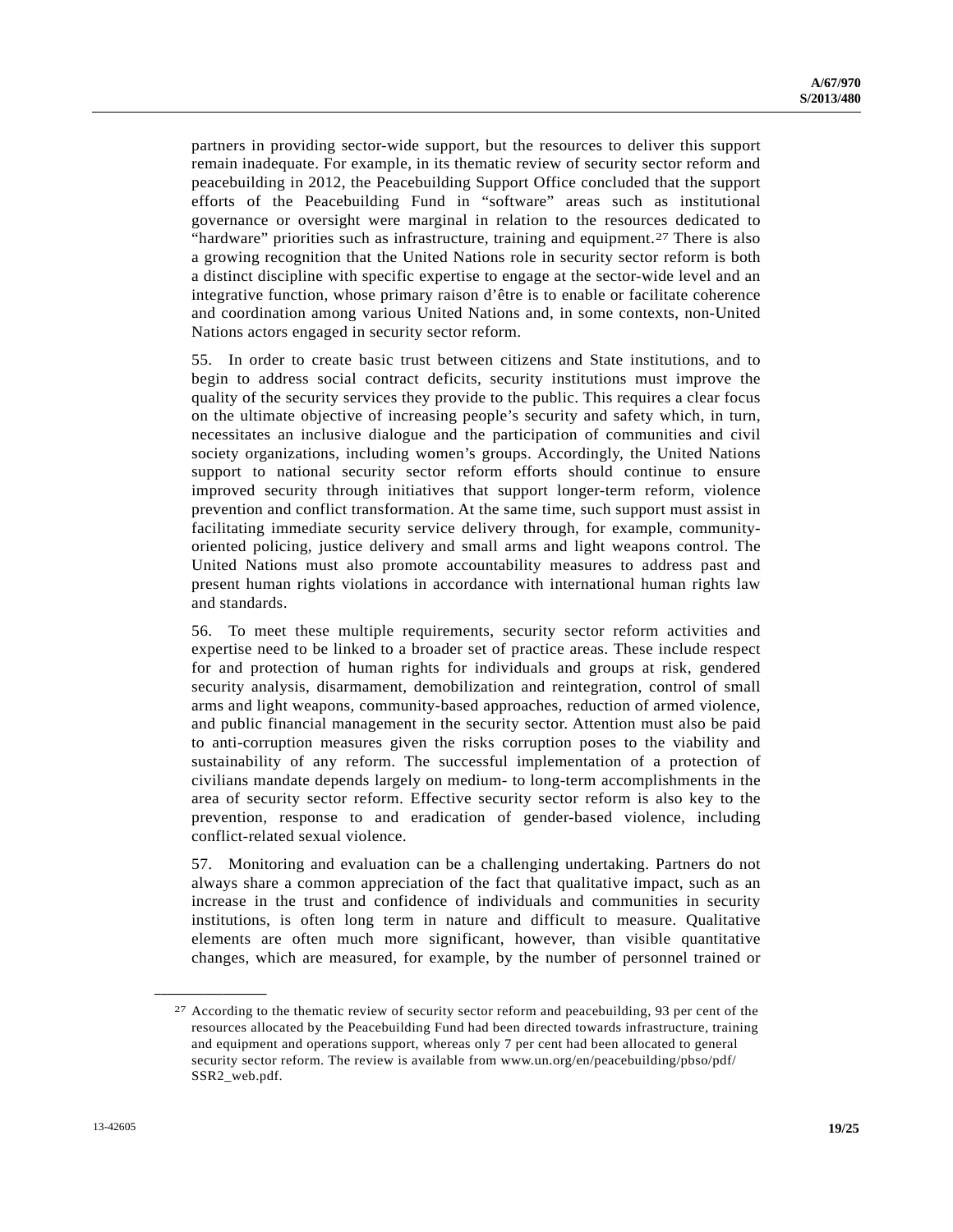buildings rehabilitated. The United Nations must do more to enhance its monitoring and evaluation capacities and ensure that comprehensive approaches build on national development priorities and broader international frameworks.

58. The United Nations is usually one of several actors providing support to security sector reform and has made important progress in expanding and deepening partnerships, particularly with regional and subregional organizations. While partnerships have been most prominent with the African Union and regional economic communities on the African continent, there is a recognition that more could be done in other regions.

59. There has been a significant increase in the number and type of actors providing support to security sector reform, in addition to changes in the nature of support. More Member States are now providing assistance than five years ago, including many that were previously beneficiaries of such support. However, as recognized by Member States, including during the High-level Forums on African Perspectives on Security Sector Reform of 2010 and 2012, the expertise and experiences of these horizontal partnerships are inadequately captured by prevailing policy discourse and practice.[28](#page-19-0) The United Nations Civilian Capacities Initiative represents an important step forward and the pool of security sector reform expertise must continue to be enlarged. It is often challenging, moreover, to ensure the provision of technical expertise and resources when requested. The United Nations roster of security sector reform experts provides a promising source of rapidly deployable, geographically diverse expertise but dedicated funding is required to optimize its functioning.

60. The Security Sector Reform Task Force has proved to be a highly effective coordination mechanism, providing a common platform for the formulation and implementation of various policy and guidance frameworks. It will need to further enhance its support to United Nations field presences in developing joint strategies, programmes and resource mobilization initiatives. It must also continue to link strategic and operational guidance from Headquarters to results in the field. Notwithstanding the results the Task Force has achieved, the sustainability and predictability of its work continue to be challenged by its entire dependence on extrabudgetary support, including for the functioning of its secretariat.

### **V. Lessons learned and recommendations on the way forward**

61. Over the past five years, the United Nations has made considerable progress in addressing the deficits highlighted in the report of 2008, in line with the guidance offered by the General Assembly and the Security Council. This includes the elaboration of technical guidance and policies to enhance delivery of support to national security sector reform processes, and the establishment of specialized capacities in the field and at United Nations Headquarters to better respond to requests from Member States and Security Council mandates. System-wide coherence and coordination have been improved, including through the concerted efforts of the inter-agency Security Sector Reform Task Force, and partnerships

<span id="page-19-0"></span><sup>28</sup> See the final report of the High-level Forum on African Perspectives on Security Sector Reform, of May 2010, available from http://unssr.unlb.org/Resources/UNSSRPublications/tabid/204/ SMID/498/Itemid/113/Default.aspx.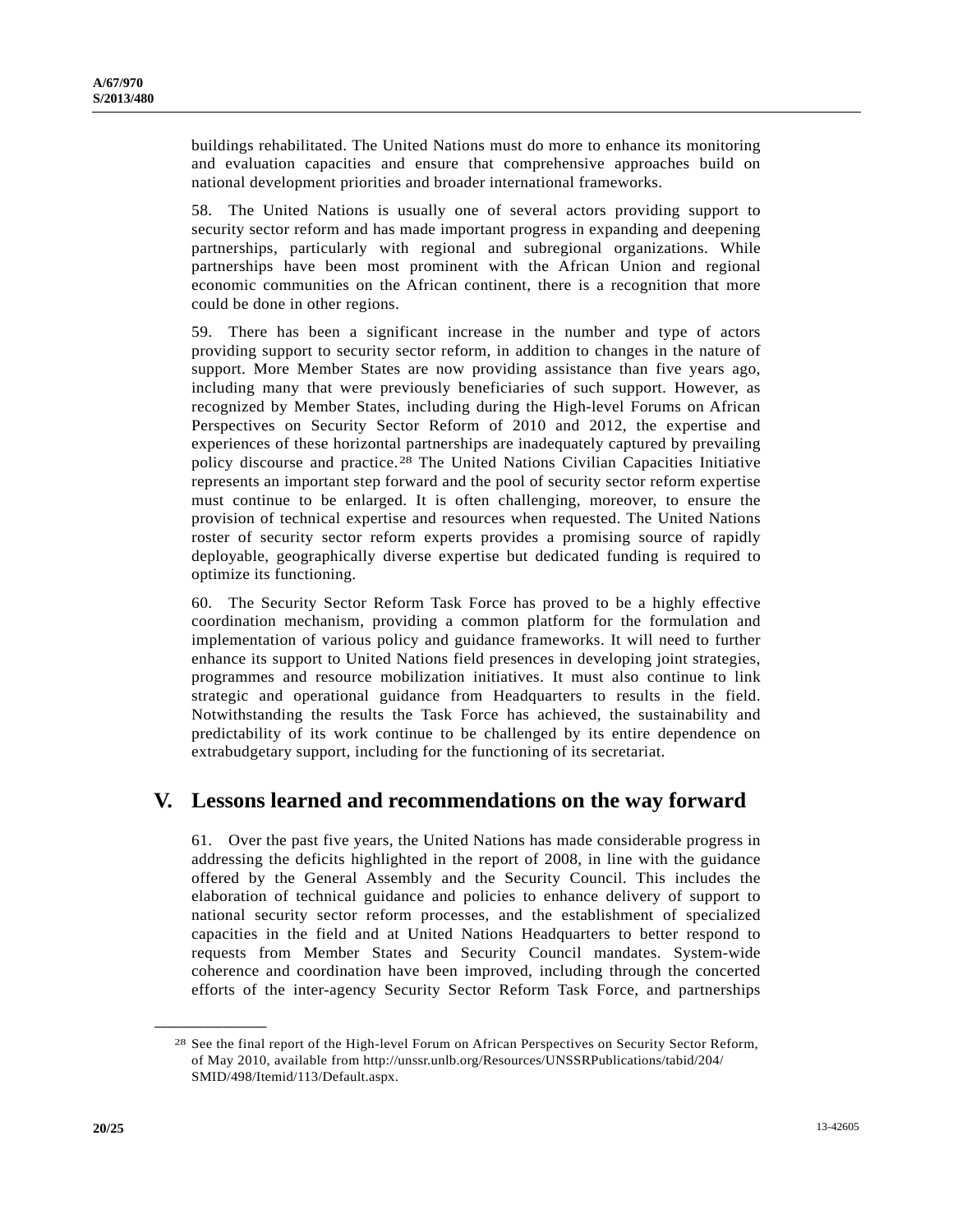have been forged with Member State forums, civil society and subregional and regional organizations, including the African Union. The remaining challenges suggest that the Organization, its Member States and other partners should focus on addressing a number of core issues in order to further strengthen the United Nations comprehensive approach to supporting national security sector reform efforts, as set out below:

 (a) National ownership of security sector reform processes must be inclusive as this increases the confidence in and legitimacy of security institutions, and ensures that security efforts respond to national security concerns as well as local needs. **Member States undertaking reform are therefore encouraged to firmly take the lead in defining a broad-based national vision on security sector reform, informed by the needs and aspirations of the population. In defining this vision, Member States should apply a holistic, participatory and transparent approach to security sector reform, based on an inclusive dialogue process among and between authorities at various levels, from all branches of government and security sector institutions, national human rights institutions, civil society, especially women's groups and child protection advocates, and other non-State actors, while continuing to reflect and reinforce the host Government's primary role. Entities in the Security Sector Reform Task Force stand ready to support these initiatives. There is also a need to better understand and address the role of non-State actors in the provision of security and support to security sector reform more broadly.**

 (b) Sustainable national ownership also requires the commitment of human and financial resources to the security sector reform process. **To ensure the longterm sustainability and viability of reforms, Member States undergoing reform should strive to allocate adequate national resources, including through relevant legislative authorities, to the reform process. At the same time, international partners, including the international financial institutions, are encouraged to dedicate sufficient short- and long-term assistance to the security sector, where needed.** 

 (c) With specific regard to peacekeeping and peacebuilding, Security Council and General Assembly mandates for peacekeeping operations and special political missions offer an important entry point for ensuring the practical application of the principle of national ownership. **I encourage the Security Council and the General Assembly to prioritize early involvement of national stakeholders in negotiations on the security sector reform-related dimensions of their resolutions. Particular efforts should be made to ensure that provisions relating to security sector reform are better tailored to respond to specific national contexts and challenges.**

 (d) Support to national security sector reform processes is being provided in rapidly changing contexts of security which will require that the Organization changes or adjusts the tools it uses to respond to threats so that security sector reform efforts contribute in a meaningful way to ensuring that people are safer. **Notwithstanding the continued importance of assisting Member States in building the capacity and institutional framework of their security sector, the United Nations support should emphasize initiatives that address people's immediate security needs. This requires working closely with national authorities to extend security service delivery, while building on existing local**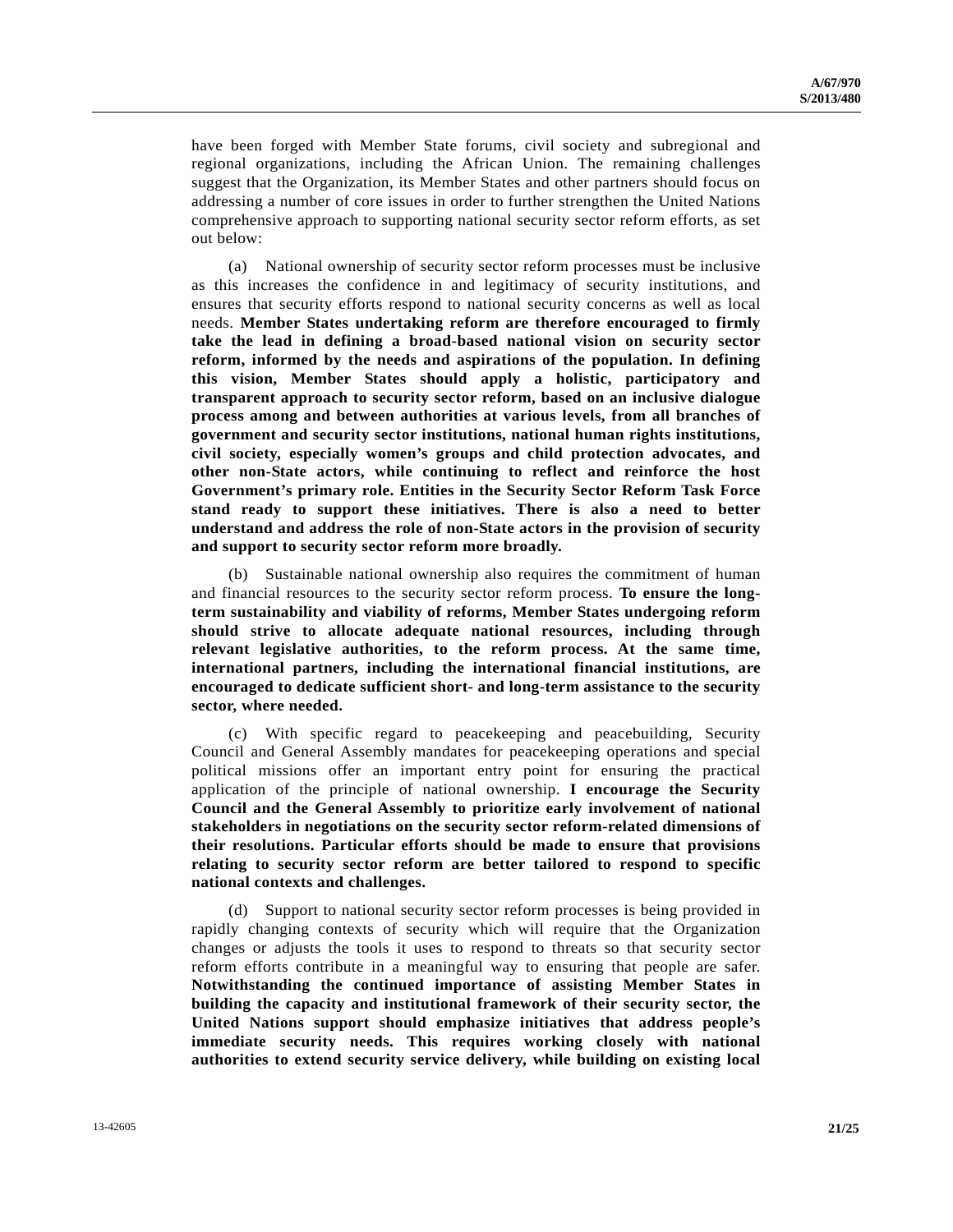#### **initiatives and forming partnerships with communities to ensure the security and safety of the population.**

 (e) Successful security sector reform is predicated on a combination of reform of individual components of the security sector — such as the police, army, intelligence services, border control agencies, coast guard and civil emergencies services — and sector-wide initiatives that address the strategic, policy and architectural framework of the sector. The United Nations is particularly well positioned to support such reforms and often has a comparative advantage at the sector-wide level. **The Security Sector Reform Task Force will explore ways to strengthen the linkages between sector-wide initiatives and component-specific interventions for a more comprehensive and integrated approach to security sector reform. This will necessitate enhanced capacities to support strategiclevel reforms that encompass the entire sector in a systemic manner.**

 (f) Additional attention should be given to enhancing coherence through a common understanding and appreciation of, as well as response to, the United Nations role in sector-wide and component-level reform, both within the Organization and with its bilateral and multilateral partners. **The Security Sector Reform Task Force will develop a system-wide training and sensitization programme, including on the Integrated Technical Guidance Notes. These initiatives will cut across the United Nations system and be tailored to a variety of audiences, including senior management. In the related and specific area of defence sector reform, particular efforts will be made to ensure that the United Nations policy on defence sector reform is operationalized as an integral part, and within the broader framework, of security sector reform. In this regard, the Security Sector Reform Unit will, as a matter of priority and in close coordination with the Office of Military Affairs in the Department of Peacekeeping Operations, conduct a mapping of mission-specific needs, develop guidance notes and provide training to personnel in the field. The Human Rights Due Diligence Policy on United Nations Support to Non-United Nations Security Forces will be fully disseminated and operationalized to support the sustainability and strengthening of national capacity to address human rights challenges within security sector reform efforts.** 

 (g) The international community has learned that security sector reform is both a distinct discipline and an integrative function, and that the work of the United Nations in this vital area entails delivering on both of these roles. However, much more needs to be done to clarify and capacitate the integrative role of the United Nations. **It is necessary to position security sector reform capacities within United Nations missions, or country teams in particular configurations, to allow the operationalization of this dual role. Recognizing that security sector reform is a strategic function, it should be considered an integral part of the good offices role of my special representatives.**

 (h) Security sector reform needs to be better linked to other critical practice areas such as reduction of armed violence, control of small arms and light weapons, disarmament, demobilization and reintegration, security sector public financial management, respect for and protection of human rights for individuals and groups at risk, gendered security analysis, and the prevention, response to and eradication of gender-based violence, including conflict-related sexual violence. **The Security Sector Reform Task Force will develop guidance on how relevant practice areas**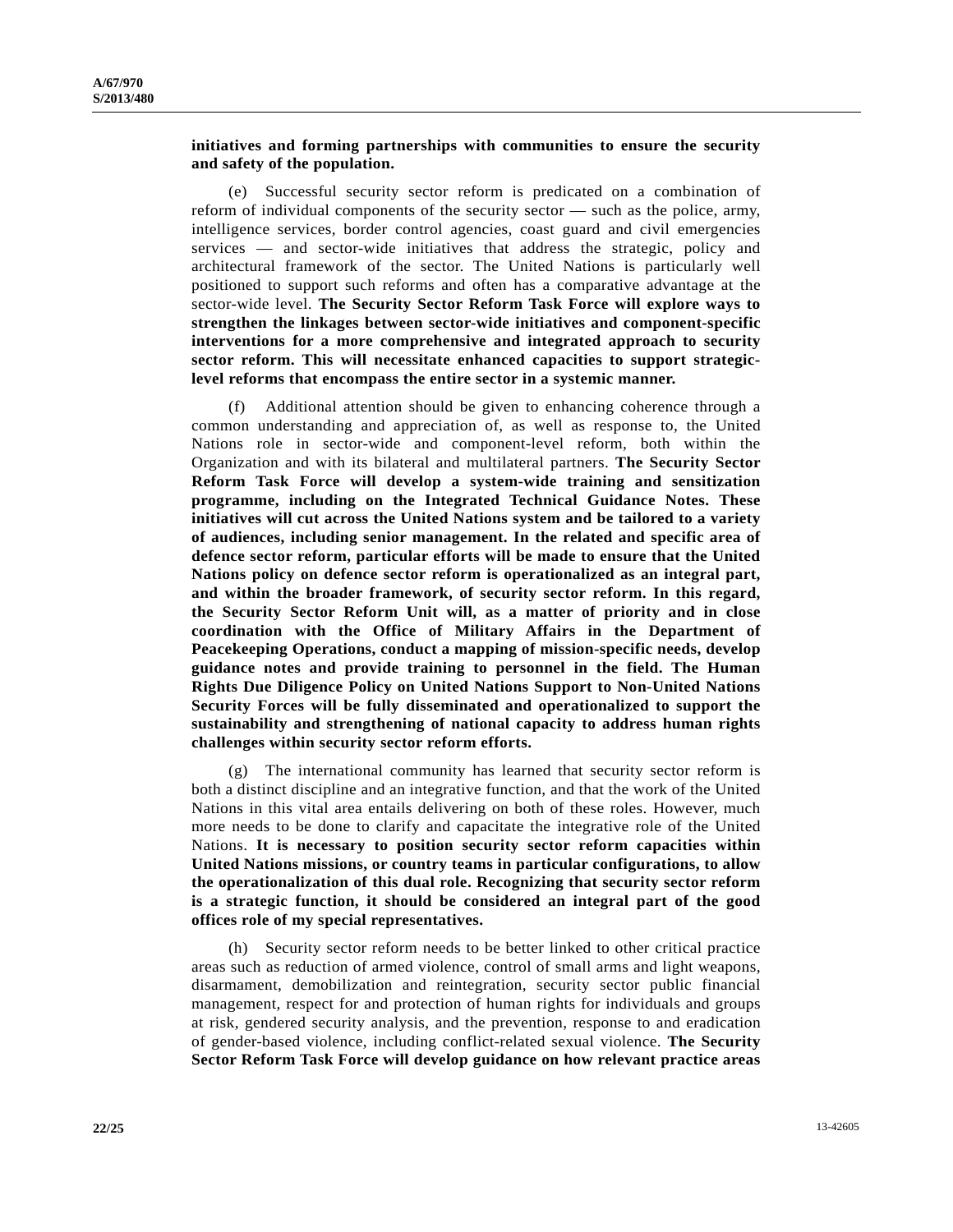**can be normatively and operationally integrated into or linked to the United Nations approach to security sector reform. The United Nations will also focus on supporting Member States in designing security sector reform programmes that are responsive to the specific needs of women and girls, in line with the guidance note on gender-responsive security sector reform. Emphasis will also be placed on developing training curricula, codes of conduct, and operational doctrines to prevent sexual and gender-based violence, in close collaboration with relevant line ministries, and United Nations entities concerned with reproductive health, gender-based violence and related fields, including conflict-related sexual violence.**

 (i) The growing complexity of security sector reform processes and the interlinkages between security sector reform and other practice areas require the alignment of capacities and resources. The Task Force has a special role to play in assisting its individual entities at the country level in the design and implementation of joint programmes that respond to national priorities. **The Security Sector Reform Task Force will advise United Nations field presences, including peacekeeping operations, special political missions and United Nations country teams, on joint strategies, programmes and resource mobilization initiatives, with a view to strengthening coordination and effective delivery at the country level, in accordance with the integrated assessment and planning policy and national frameworks. Such initiatives should address both long-term institutional reforms and people's immediate safety and security needs. To further enhance coordination and coherence, working arrangements will be considered for the prospective use of existing funding mechanisms of Task Force members, including the Peacebuilding Fund, to support joint strategies and programmes.** 

 (j) Measuring the impact of security sector reform programmes is a complex process that is intrinsically linked to national ownership. Monitoring and evaluation frameworks, including indicators, benchmarks, targets and objectives, should therefore fit into overarching national planning frameworks such as security, peacebuilding, transitional justice and development plans, and must clearly assess the impact of security sector reform interventions on gender, protection of civilians and other related areas. **It is imperative for Member States and the Security Sector Reform Task Force to further strengthen comprehensive monitoring and evaluation approaches for security sector reform, taking into account the New Deal for Engagement in Fragile States. In doing so, it is important to remain mindful of the challenges in measuring results and impact in this area, while continuing to exercise flexibility and maintaining a long-term perspective. Task Force members will also ensure that the Organization's planning, implementation, monitoring and evaluation in the area of security sector reform are closely aligned to security sector priorities in national planning frameworks, such as security, peacebuilding, transitional justice and development plans.**

 (k) Human rights monitoring has proved to be crucial in identifying institutional risk factors and ensuring that security sector reform strategies guarantee the full respect for human rights by security sector institutions undergoing reform and their accountability in this regard. **Where the United Nations has such a mandate, the results of human rights monitoring should be integrated into**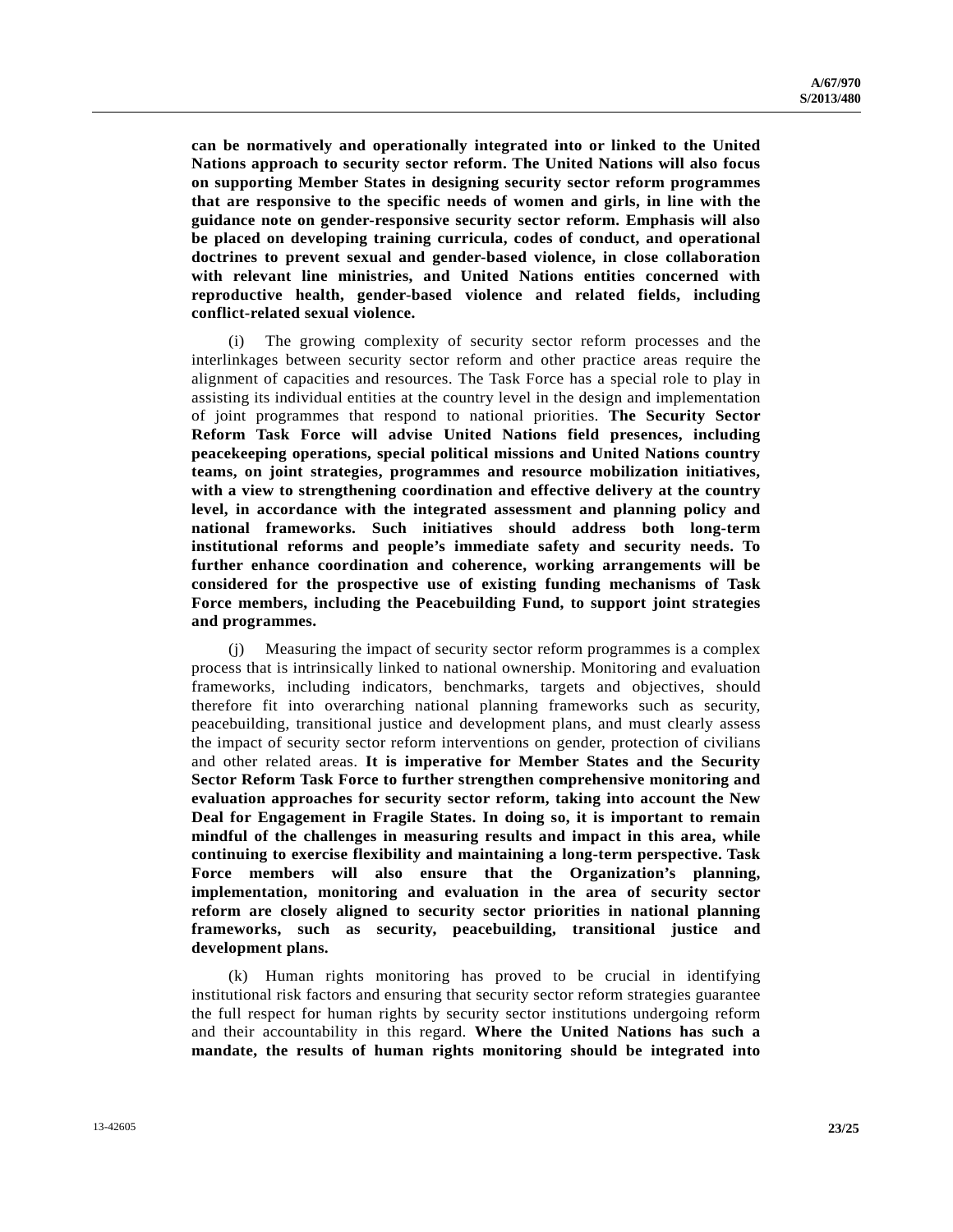#### **security sector reform planning to ensure that individuals continue to be the ultimate and direct beneficiaries of security sector reform efforts.**

Security sector reform partnerships are vital to ensure the provision of necessary expertise, resources and political support to international and national efforts. I welcome the adoption, by African Union member States, of the first continental policy framework on security sector reform. It is also encouraging that the African Union and the United Nations have developed a strategic partnership to implement this framework with the support of the European Union and other donors. This could serve as a useful model for normative development and partnerships with other regional and subregional organizations. **United Nations entities, within the framework of the Security Sector Reform Task Force, will work closely with regional and subregional organizations to support the development of security sector reform frameworks that build on regional perspectives and take into account transnational security issues, as well as helping to build professional and accountable security sectors, as requested. I encourage United Nations entities and Member States to continue to establish partnerships and work closely with civil society networks, think tanks and other actors to ensure that good practices and lessons learned are used to consistently improve the provision of support to security sector reform.** 

 (m) Member State initiatives, such as the United Nations Group of Friends of Security Sector Reform, initiated by the Government of Slovakia, and the Highlevel Forum on African Perspectives on Security Sector Reform, co-chaired by Nigeria and South Africa, provide important forums for inclusive dialogue within the United Nations system. **I call on Member States, in particular the Peacebuilding Commission and the United Nations Group of Friends of Security Sector Reform, to continue to be engaged and to facilitate strategic discussions on strengthening the United Nations approach in this critical area.**

 (n) Many Member States have their own rich expertise and experiences in security sector reform which deserve to be shared, including through an increase in South-South exchange. **It would be important for the Organization to actively take advantage of the CAPMATCH platform and explore the interoperability of existing rosters, including the United Nations roster of security sector reform experts. I encourage Member States to utilize the roster and to provide financial and technical resources to enable the deployment of expertise from the roster.** 

 (o) The Security Sector Reform Task Force and its secretariat, the Security Sector Reform Unit of the Department of Peacekeeping Operations, have solidly emerged as important sources of expertise on security sector reform. However, the current allocation of capacities and resources remains inadequate relative to the breadth of responsibilities and requests. The Organization therefore needs to enhance the capacities of these entities to enable them to meet their operational mandate, particularly with respect to enhanced delivery of field support. **I urge Member States to ensure that the Security Sector Reform Task Force and its secretariat are provided with the necessary resources to play their mandated role in promoting an effective, coherent and well-coordinated approach in this crucial area.**